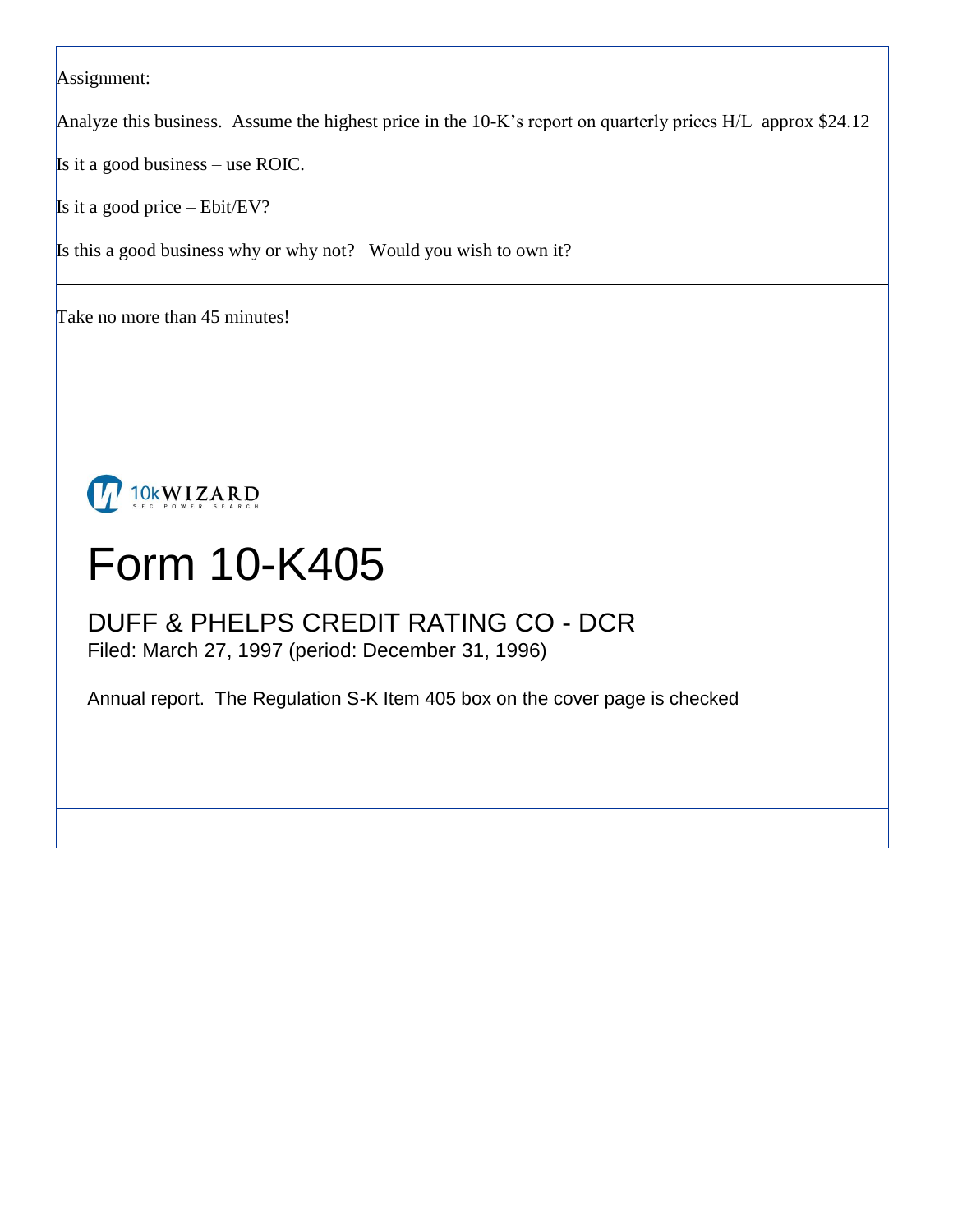SECURITIES AND EXCHANGE COMMISSION WASHINGTON, D.C. 20549 ------------------------ FORM 10-K /X/ ANNUAL REPORT PURSUANT TO SECTION 13 OR 15(D) OF THE SECURITIES EXCHANGE ACT OF 1934 FOR THE FISCAL YEAR ENDED DECEMBER 31, 1996 / / TRANSITION REPORT PURSUANT TO SECTION 13 OR 15(D) OF THE SECURITIES EXCHANGE ACT OF 1934 FOR THE TRANSITION PERIOD FROM TO COMMISSION FILE NUMBER 1-13286 ------------------------ DUFF & PHELPS CREDIT RATING CO. (Exact name of registrant as specified in its charter) ILLINOIS 36-3569514 (State or other jurisdiction of (I.R.S. Employer Identification No.) incorporation or organization) 55 EAST MONROE STREET 60603 CHICAGO, ILLINOIS (Zip Code) (Address of principal executive offices) Registrant's telephone number, including area code: (312) 368-3100 ------------------------ Securities registered pursuant to Section 12(b) of the Act: TITLE OF EACH CLASS **NAME OF EACH EXCHANGE ON WHICH** - -------------------------------------------------- REGISTERED ---------------------------------------- COMMON STOCK, WITHOUT PAR VALUE NEW YORK STOCK EXCHANGE Securities registered pursuant to Section 12(g) of the Act: **None** None PORTIONS OF THE FOLLOWING DOCUMENTS PART OF THIS FORM 10-K INTO WHICH THE ARE INCORPORATED BY REFERENCE INTO THIS FORM **EXAMPLE SET ASSESS** DOCUMENT 10-K: IS INCORPORATED BY REFERENCE: Duff &Phelps Credit Rating Co. The Part III Proxy Statement dated March 28, 1997 PART I

#### **ITEM 1. BUSINESS.**

GENERAL

 Duff & Phelps Credit Rating Co. ("Credit Rating" or the "Company") is a nationally recognized credit rating agency. Credit Rating was incorporated in Illinois in 1987 as a wholly-owned subsidiary of Duff & Phelps Corporation, at which time Duff & Phelps Corporation contributed substantially all of the assets and liabilities of its credit rating business to Credit Rating. On October 31, 1994, Duff & Phelps Corporation distributed to its stockholders all of the outstanding shares of common stock of Credit Rating. The dividend of one share of common stock of Credit Rating for each three shares of Duff & Phelps Corporation common stock was distributed to the stockholders of Duff & Phelps Corporation of record as of October 26, 1994. As a result of the distribution, Credit Rating owns and operates the credit rating business as an independent public company.

#### **PRODUCTS AND SERVICES**

 Credit Rating predominantly issues credit ratings on domestic and international corporate bonds, preferred stocks, commercial paper, certificates of deposit, structured financings and insurance company claims paying ability. Credit Rating does not issue a significant volume of credit ratings on municipal securities. Credit ratings typically are issued for a fee paid by the issuer, and are published for access by investors, issuers, investment bankers, traders and the general public. Credit ratings concern only credit quality and are not recommendations to either buy or sell rated securities, certificates of deposit or insurance policies.

 Credit ratings are issued in response to requests from issuers or investment bankers. Requested ratings are for corporate short and long-term fixed obligations and structured finance programs, including securitizations of receivables such as auto loans and credit cards, pools of residential real estate loans and pools of commercial real estate loans, as well as single project financings. In addition, claims paying ability ratings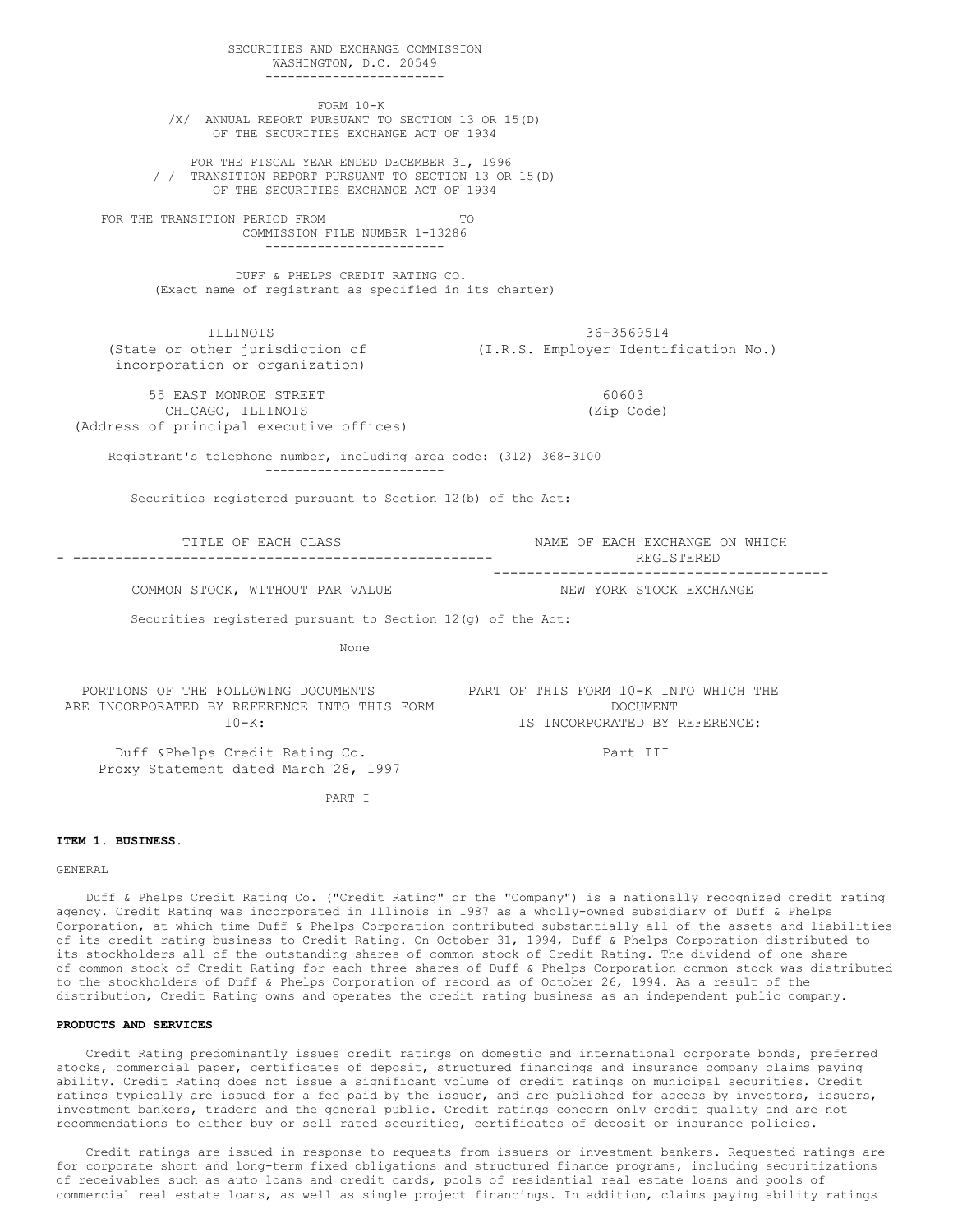are issued for life, property/casualty, financial guaranty and title insurance companies.

 Credit Rating's professional staff analyzes the factors which determine an issuer's credit quality and summarizes the basis for ratings. Credit ratings are assigned and reviewed by a Credit Rating Committee composed of senior Credit Rating officers and managers. Ratings are monitored and reviewed at appropriate intervals depending on the type of rating. A watch list is utilized to alert clients to ratings that are under review for potential rating changes. New ratings, the watch list, and changes to existing ratings are primarily communicated through news releases to financial news services, the print media, and through Credit Rating's research publications.

 Credit Rating's research services include published reports concerning new issues, detailed and summary reports on issuers, rating guides, comparative statistical guides, and industry research. In addition, Credit Rating's research is delivered to users electronically. Credit Rating is committed to a strong research service as evidenced by a policy of hiring analysts with excellent educational backgrounds, including many with prior employment experience in the respective industries they follow. Credit Rating's research service is widely distributed to domestic and international institutional investors including most of the largest United States mutual funds, banks, trust companies, public and private pension advisors and life and property/casualty insurance companies, as well as investment banks. Credit Rating management believes that its policy of allowing research subscribers direct access to credit analysts is attractive to current and prospective subscribers.

# **REVENUES**

 Revenue is derived from fees for ratings in connection with debt issuance, annual surveillance of outstanding rated securities, and research subscriptions. Although revenue is sensitive to the level of debt issuance, fees from annual surveillance and research subscriptions tend to stabilize the revenue base. Credit Rating's fee schedule depends upon the type and amount of securities issued, the type of company or issue rated, the complexity of the transaction, and the types of services subscribed to for research publications. Over the past five years, revenues increased from \$18.3 million in 1991 to \$53.1 million in 1996, a compound annual growth rate of approximately 24 percent. This performance reflects a number of factors: increased market penetration by Credit Rating in the traditional corporate rating business, expansion of Credit Rating's structured finance business into new rating sectors, the expansion of international rating activities and the January 1994 transfer of the fixed income research business from Credit Rating's former parent. No single client represented more than 2.5 percent of Credit Rating's revenues in 1996.

 Revenues for the year ended December 31, 1996, were \$53.1 million, an increase of 15 percent or \$7.1 million, over the \$46.0 million recorded in 1995. Corporate rating fees rose 13 percent or \$3.2 million while structured finance rating fees increased 29 percent or \$4.6 million. Rating revenue increases were partially offset by a decline in fixed income research revenues of \$0.7 million.

 Revenues for the year ended December 31, 1995, were \$46.0 million, an increase of 14 percent or \$5.6 million, over the \$40.4 million recorded in 1994. Corporate rating fees rose \$5.8 million while structured finance rating fees increased \$0.4 million. Rating revenue increases were partially offset by a decline in fixed income research revenues of \$0.6 million.

# **MARKETING**

 Credit Rating's marketing staff introduces the rating service to prospective clients, and markets Credit Rating's research services to institutional investors, investment bankers, and other key users of credit ratings. Management of Credit Rating believes that the breadth of its research client base has led issuers to recognize the value of its rating services to purchasers of securities rated by Credit Rating. Credit Rating provides a comprehensive service that includes publicity for the ratings and rating rationale for each issuer. Credit Rating also conducts seminars and publishes timely articles related to securities analysis.

# **COMPETITION**

 Credit Rating competes primarily with five other nationally recognized credit rating agencies. Moody's Investors Service, Inc. and Standard & Poor's dominate the market and are much larger than Credit Rating. Since multiple agencies are increasingly used for ratings in the domestic and international markets, Credit Rating management believes that significant growth opportunities exist in the credit ratings market. In addition, more international issuers now have the ability to access the capital markets of the United States for financing than in the past. Further, Credit Rating penetrates the international market through strategic joint ventures and its London and Hong Kong offices.

 Structured finance ratings are transaction specific, and while growth of related rating revenue has been substantial, there remains the potential for further growth reflecting continued development of the structured finance markets. As part of its marketing efforts, Credit Rating attempts to identify new product areas or financial services not fully covered by other rating agencies. This strategy has allowed Credit Rating to gain significant market penetration in rating domestic and international structured real estate financings. Moreover, the London and Hong Kong offices primarily reflect perceived opportunities for Credit Rating to continue to penetrate the structured finance rating market and to pursue rating opportunities in the corporate market in Europe and in Asia.

 While precise statistics are not available on industry revenues as each of Credit Rating's competitors are privately owned or are part of larger corporations, Credit Rating estimates its comparable 1996 revenues to be equal to approximately 15 percent of the revenues of its largest competitor. Credit Rating's market penetration in the United States, however, is believed to vary significantly depending on market sector. For example, Credit Rating has an inconsequential share of the municipal and mutual fund rating market as historically it has not actively competed in this segment. However, Credit Rating believes its share of the rating business for insurance company claims paying ability, structured financing, and certain segments of the corporate market is much more meaningful. Specifically, in the United States market, Credit Rating has issued claims paying ability ratings on 82 percent of the 100 largest life insurance companies. Credit Rating rates approximately 70 percent of the companies comprising the investor-owned electric utility industry and 75 percent of the largest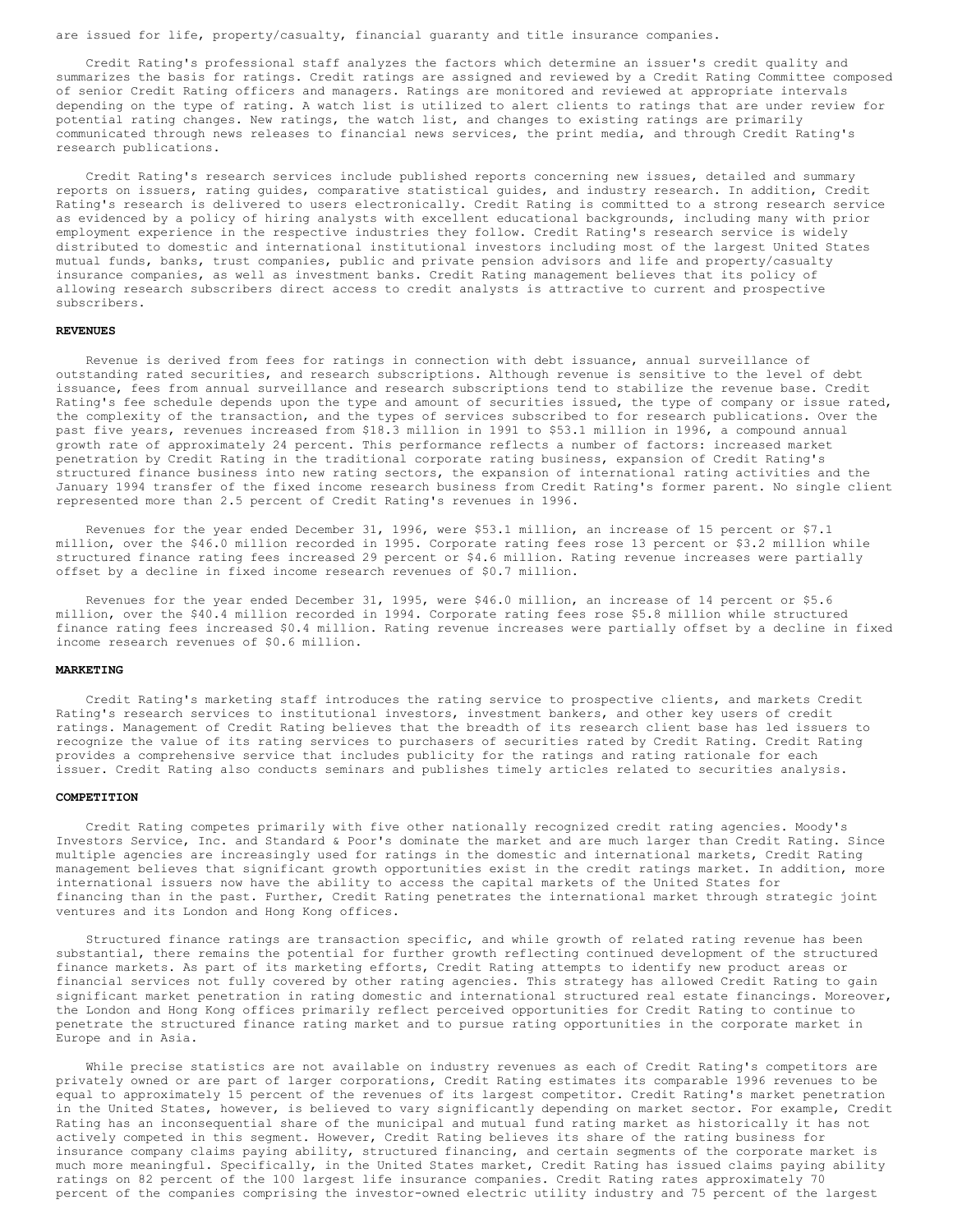telephone companies. Of banks and finance companies, Credit Rating rates 80 percent and 66 percent, respectively, of the 50 largest companies. Credit Rating also rates 47 percent of Fortune 100 industrial companies.

 Credit Rating believes that significant growth opportunities continue to exist for the following reasons: (1) generally low market penetration; (2) the growing use of multiple agencies for ratings; (3) the increasing number of new financial instruments which require ratings; and (4) the growth of international financial markets. Moreover, as part of its strategy to grow, Credit Rating has established joint ventures with partners in certain North and South American and Asian countries and South Africa (see "-- International") and has offices in London and Hong Kong.

# **INTERNATIONAL**

 Credit Rating has entered into joint venture agreements with credit rating agencies in Argentina, Brazil, Canada, Chile, Colombia, India, Mexico, Peru, South Africa and Venezuela as of December 31, 1996 and is pursuing joint venture relationships in several Asian and European countries. Additionally, Credit Rating maintains its designation as a rating agency in Japan, which was granted in October 1992 by the Minister of Finance of Japan.

 In July 1994, Credit Rating organized Duff & Phelps Credit Rating Co. of Europe, a U.S. wholly-owned subsidiary with an office in London, to enter the market for rating structured financings and to provide other rating services in the United Kingdom and throughout Europe.

 In July 1996, Credit Rating organized Duff & Phelps Credit Rating Co. of Asia, a U.S. wholly-owned subsidiary with an office in Hong Kong, to enter the market for rating structured financings and to provide other rating services in Hong Kong and throughout Asia.

# **EMPLOYEES**

 As of December 31, 1996, Credit Rating employed approximately 240 persons. Credit Rating considers its employee relations to be satisfactory.

# EXECUTIVE OFFICERS OF CREDIT RATING

The executive officers of Credit Rating are as follows:

| NAME.             | AGE | POSITION                                                                                |
|-------------------|-----|-----------------------------------------------------------------------------------------|
| Paul J. McCarthy  | 58  | Chairman of the Board, Chief Executive Officer, Chief Financial<br>Officer and Director |
| Philip T. Maffei  |     | 53 President, Chief Operating Officer and Director                                      |
| Ernest T. Elsner  |     | 56 Executive Vice President and General Counsel                                         |
| Peter J. Stahl    | 47  | Executive Vice President                                                                |
| Larry A. Brossman | 63  | Executive Vice President                                                                |

 The executive officers of Credit Rating are elected annually and serve at the discretion of the Board of Directors of Credit Rating.

Mr. McCarthy has been Chairman of the Board of Credit Rating since December 1995 and Chief Executive Officer and a Director of Credit Rating since February 1991. He has also been Chief Financial Officer of Credit Rating since November 1994. Mr. McCarthy was also President of Credit Rating from February 1991 to December 1995. Mr. McCarthy was also an Executive Vice President and a Director of Duff & Phelps Corporation from January 1992 to November 1994 and an Executive Vice President and a Director of Duff & Phelps Inc. from February 1991 until its dissolution in November 1992. From May 1975 to February 1991, he served as President, Chief Executive Officer and a Director of McCarthy, Crisanti & Maffei, Inc., the investment research operations of which were acquired by Duff & Phelps Corporation in February 1991.

 Mr. Maffei has been President of Credit Rating since December 1995, Chief Operating Officer of Credit Rating since October 1994 and a Director of Credit Rating since February 1991. From February 1991 to December 1995, Mr. Maffei was an Executive Vice President of Credit Rating. From May 1975 to February 1991, he served as an Executive Vice President, Treasurer and a Director of McCarthy, Crisanti and Maffei, Inc., the investment research operations of which were acquired by Duff & Phelps Corporation in February 1991.

 Mr. Elsner has been General Counsel of Credit Rating since July 1995 and an Executive Vice President of Credit Rating since February 1991. Mr. Elsner was a Senior Vice President of Credit Rating from January 1986 to January 1991.

 Mr. Stahl has been an Executive Vice President of Credit Rating since July 1994. From January 1992 to July 1994, Mr. Stahl was a Senior Vice President of Credit Rating. From February 1991 to January 1992, Mr. Stahl was a Group Vice President of Credit Rating. From March 1986 to February 1991, Mr. Stahl was Vice President of Marketing of McCarthy, Crisanti & Maffei, Inc., the investment research operations of which were acquired by Duff & Phelps Corporation in February 1991.

 Mr. Brossman has been an Executive Vice President of Credit Rating since May 1996. Mr. Brossman was a Senior Vice President of Credit Rating from January 1993 to May 1996, a Group Vice President of Credit Rating from January 1992 to January 1993 and a Vice President of Credit Rating from March 1988 to January 1992.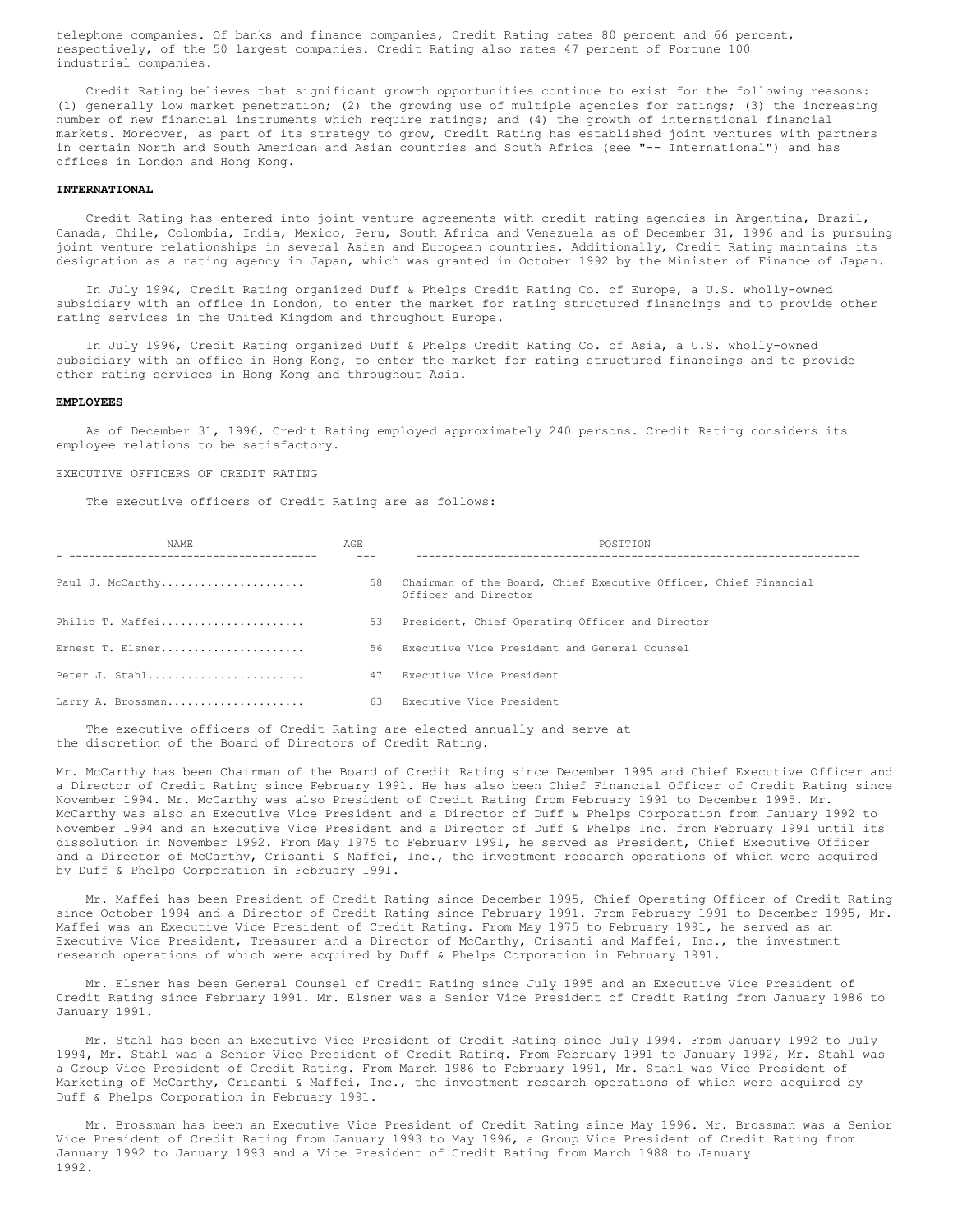# **ITEM 2. PROPERTIES.**

 Credit Rating, which is headquartered in Chicago, conducts its operations through offices located in Chicago, Illinois, New York, New York, London, England and Hong Kong, in which locations it leases a total of approximately 72,000 square feet of office space.

#### **ITEM 3. LEGAL PROCEEDINGS.**

 During 1993, several legal actions were filed against Credit Rating in the U.S. District Court for the Southern District of New York by holders of secured promissory notes ("Notes") of Towers Financial Corporation ("Towers") and holders of bonds ("Bonds") issued by subsidiaries of Towers in five structured financing transactions. Towers collapsed in 1993 amid allegations of massive fraud and is in bankruptcy. Credit Rating had rated the Bonds but had not rated the Notes. It is alleged that \$245 million of Notes were sold that are worthless and that \$200 million of Bonds were sold that have lost much or all of their value. Directors and officers of Towers, lawyers, accountants, broker-dealers and the indenture trustee for the Bonds were also named as defendants in one or more of the actions. The plaintiffs in the actions contend that Credit Rating and the other defendants are liable for losses the plaintiffs have suffered and for punitive damages. The holders of the Bonds also sought recovery from Credit Rating of treble damages under the Racketeer Influenced and Corrupt Organizations Act ("RICO"). It is asserted that Credit Rating, in its ratings and its monitoring of the transactions after ratings were issued, was either fraudulent or negligent in failing to discover the alleged fraud of Towers and its officers or in taking other action that allegedly induced purchases of the Bonds and the Notes. Credit Rating denies these assertions. Credit

Rating's ratings were based upon (and assumed the accuracy of) the information provided to it by Towers and its officers. Credit Rating has taken the position that it cannot be expected to detect fraud or discover variances from the structure of a rated security when the information provided to it demonstrates compliance with that structure. In 1996, the legal actions filed by the holders of the Notes were dismissed by the federal courts and the RICO claim of the holders of the Bonds was dismissed. One holder of Notes claiming to represent holders of approximately \$17 million of Notes filed a class action against Credit Rating in the Circuit Court of Cook County, Illinois alleging the state law claims previously asserted in federal court. Management intends to vigorously defend these actions, and at this time, cannot make an assessment with regard to such litigation's effect on Credit Rating's financial position or results of operations.

 In October 1994, putative class actions were filed in the U.S. District Court for the Northern District of Georgia and in Georgia and New York State Courts on behalf of all persons (the "Plaintiffs") who purchased or renewed life insurance policies, annuities or guaranteed investment contracts (collectively the "Contracts") from or issued by Confederation Life Insurance Company or its subsidiaries ("Confederation") during the period from May 27, 1993, through August 12, 1994. Credit Rating, which had rated the claims paying ability of Confederation, was named a defendant in the action along with two other rating agencies, A.M. Best and Standard & Poor's, Confederation's independent auditor, Ernst & Young, and certain officers and/or directors of Confederation. Confederation ceased operations and was in liquidation allegedly because of a decline in the amount of its assets, a large percentage of which were real estate investments. The complaint in the action alleged that Credit Rating and the other rating agencies knew or should have known of Confederation's deteriorating financial condition and that by issuing and maintaining their ratings they misrepresented Confederation's financial strength and the value of the Contracts, thereby inducing the Plaintiffs to purchase or renew Contracts. It was alleged that Credit Rating and the other defendants' conduct constituted a violation of Section 10(b) of the Securities Exchange Act of 1934, common law fraud and negligent misrepresentation. The complaint sought compensatory damages in an unspecified amount, punitive damages, costs, attorneys' fees and interest. In October and November 1996, the Plaintiffs dismissed without prejudice their claims against the Company in all three cases. In addition, the three parties that originally filed the claims have released the Company from the claims brought in these cases.

 Credit Rating is involved in other litigation, which in the opinion of management, would not have a material adverse effect on Credit Rating's financial position or results of operations.

#### **ITEM 4. SUBMISSION OF MATTERS TO A VOTE OF SECURITY HOLDERS.**

#### PART II

# **ITEM 5. MARKET FOR REGISTRANT'S COMMON EQUITY AND RELATED STOCKHOLDER MATTERS.**

PRICE RANGE OF COMMON STOCK

 The Company's common stock has traded on the New York Stock Exchange ("NYSE") under the ticker symbol "DCR" since October 24, 1994. The following table sets forth the high and low sales prices per share for the common stock traded on the NYSE for the periods indicated:

| 1996                                                | HIGH   | <b>LOW</b> | 1995                   | HIGH            | <b>LOW</b> |  |  |
|-----------------------------------------------------|--------|------------|------------------------|-----------------|------------|--|--|
|                                                     |        |            |                        |                 |            |  |  |
| Fourth Quarter\$ 24.125 \$ 21.875 Fourth Quarter \$ |        |            |                        | 16.00 \$ 14.375 |            |  |  |
| Third Quarter                                       | 22.375 |            | $19.125$ Third Quarter | 15.75           | 12.75      |  |  |
| Second Quarter                                      | 21.25  |            | 16.125 Second Quarter  | 13.25           | 11.875     |  |  |
| First Quarter                                       | 16.00  |            | 14.00 First Quarter    | 12.75           | 8.625      |  |  |

As of February 24, 1997, there were approximately 124 holders of record of the Company's common stock.

DIVIDEND POLICY

During 1996 and 1995, the Company paid a regular quarterly dividend of \$0.03 per share. The Company intends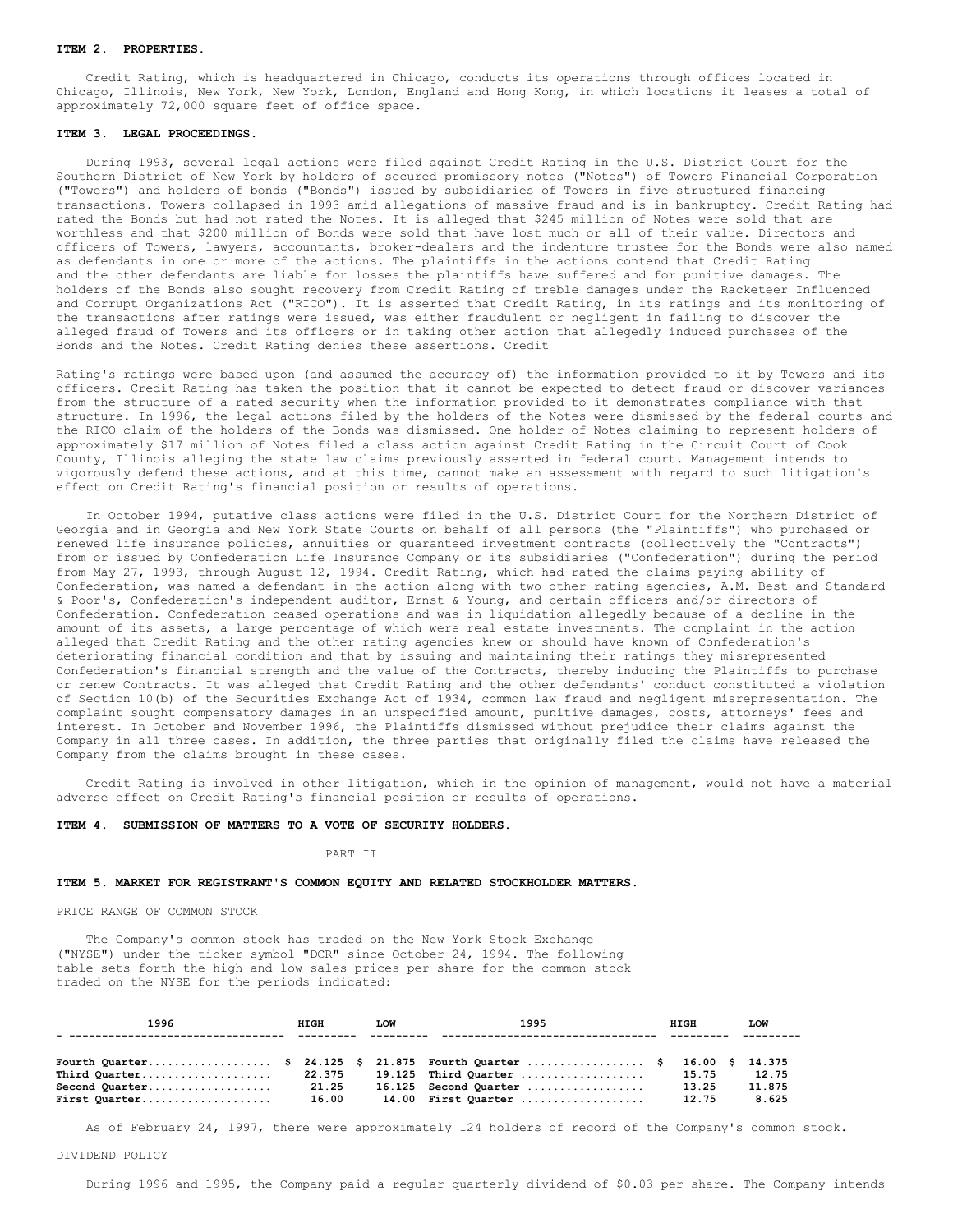to continue to pay quarterly cash dividends; however, future cash dividends will depend on the financial condition, capital requirements and earnings of the Company. Additionally, the Company's bank credit agreement contains provisions which may limit the aggregate dividends that the Company may pay on its common stock.

#### **ITEM 6. SELECTED FINANCIAL DATA.**

 The following selected financial data of the Company should be read in conjunction with the Company's Consolidated Financial Statements, including the Notes thereto, and Management's Discussion and Analysis of Financial Condition and Results of Operations

| FOR THE YEARS ENDED DECEMBER 31,                                                                                                                                  | 1996     |     | 1995       | 1994     |     | 1993                                       |    | 1992   |
|-------------------------------------------------------------------------------------------------------------------------------------------------------------------|----------|-----|------------|----------|-----|--------------------------------------------|----|--------|
| (IN MILLIONS, EXCEPT PER SHARE DATA)                                                                                                                              |          |     |            |          |     |                                            |    |        |
| INCOME STATEMENT DATA:                                                                                                                                            |          |     |            |          |     |                                            |    |        |
|                                                                                                                                                                   | 53.1 S   |     | 46.0 S     | 40.4 S   |     | 32.6 S                                     |    | 24.7   |
|                                                                                                                                                                   | 35.4     |     | 30.1       | 26.4     |     | 18.9                                       |    | 14.2   |
| Income from operations before fees paid to former parent                                                                                                          | 17.7     |     | 15.9       | 14.0     |     | 13.7                                       |    | 10.5   |
|                                                                                                                                                                   | 2.0      |     | 2.0        | 2.0      |     | 2.0                                        |    | 2.0    |
| Intercompany charges paid to former parent                                                                                                                        | $\Omega$ |     | $\Box$     | $\Omega$ |     | 10.8                                       |    | 5.6    |
|                                                                                                                                                                   | 15.7     |     | 13.9       | 12.0     |     | 0.9                                        |    | 2.9    |
|                                                                                                                                                                   | 0.1      |     | 0.5        | 0.6      |     | 0.4                                        |    | 2.5    |
|                                                                                                                                                                   | 15.6     |     | 13.4       | 11.4     |     | 0.5                                        |    | 0.4    |
|                                                                                                                                                                   | 6.6      |     | 5.8        | 4.9      |     | 0.5                                        |    | 0.4    |
|                                                                                                                                                                   | 9.0 S    |     | $7.6-5$    | 6.5 S    |     | $\bigcap$                                  | -Ŝ | $\cap$ |
| PER COMMON SHARE DATA:<br>Earnings per common share for the years ended December 31, 1996, 1995<br>and 1994, and pro forma earnings per share for the years ended |          |     |            |          |     |                                            |    |        |
|                                                                                                                                                                   | 1.54 S   |     | $1.28 \t5$ | 1.12S    |     | 1.10S                                      |    | 0.59   |
|                                                                                                                                                                   | 0.12S    |     | 0.12 S     | 0.03S    |     | $\begin{array}{ccc} & & 0 & 5 \end{array}$ |    | $\cap$ |
| BALANCE SHEET DATA (AT END OF PERIOD):                                                                                                                            |          |     |            |          |     |                                            |    |        |
| Working capital -- exclusive of intercompany receivable/ payable to                                                                                               |          |     |            |          |     |                                            |    |        |
|                                                                                                                                                                   | 0.1 S    |     | 1.6S       | 0.3S     |     | 1.7 \$                                     |    | 0.8    |
|                                                                                                                                                                   | 23.1     |     | 23.8       | 24.6     |     | 25.3                                       |    | 26.0   |
|                                                                                                                                                                   | 42.1     |     | 42.3       | 41.0     |     | 36.1                                       |    | 35.0   |
|                                                                                                                                                                   | 5.5      |     | 6.0        | 10.0     |     | 15.0                                       |    | 4.3    |
|                                                                                                                                                                   | 25.1     | - S | 26.1 S     | 20.8     | - Ŝ | 16.0 S                                     |    | 16.4   |
|                                                                                                                                                                   |          |     |            |          |     |                                            |    |        |

ITEM 7. MANAGEMENT'S DISCUSSION AND ANALYSIS OF FINANCIAL CONDITION AND RESULTS OF OPERATIONS.

# CONDENSED FINANCIAL INFORMATION (in millions, except per share data)

| FOR THE YEARS ENDED DECEMBER<br>31,<br>-------------------------------- |       |                       |  |                     |  |
|-------------------------------------------------------------------------|-------|-----------------------|--|---------------------|--|
|                                                                         |       | 1996 1995             |  | 1994                |  |
| 53.1 \$<br>35.4<br>2.0                                                  |       | 46.0 S<br>30.1<br>2.0 |  | 40.4<br>26.4<br>2.0 |  |
| 15.7                                                                    |       | 13.9                  |  | 12.0                |  |
| 0.4<br>0.3                                                              |       | 0.7<br>0.2            |  | 0.7<br>0.1          |  |
| 15.6<br>6.6                                                             |       | 13.4<br>5.8           |  | 11.4<br>4.9         |  |
|                                                                         | 9.0 S | 7.6 <sub>5</sub>      |  | 6.5                 |  |
| 5.8                                                                     |       | 5.9                   |  | 5.8                 |  |
| 1.54 S                                                                  |       | 1.28 S                |  | 1.12                |  |

RESULTS OF OPERATIONS

YEAR ENDED DECEMBER 31, 1996, COMPARED WITH YEAR ENDED DECEMBER 31, 1995

 Revenues for the year ended December 31, 1996, were \$53.1 million, an increase of 15 percent or \$7.1 million, over the \$46.0 million recorded in 1995.Corporate rating revenues rose \$3.2 million while structured finance rating revenues increased \$4.6 million. Rating revenue increases were partially offset by a decline in fixed income research revenues of \$0.7 million.

 Corporate rating revenues, which increased 13 percent or \$3.2 million over 1995, include improved performance by all sectors of the corporate rating business and were driven by a strong increase in new client fees. Structured finance rating fees increased 29 percent over the prior year led by the strong performances of the asset-backed and commercial real estate sectors. International rating fees which are included in the above comparisons significantly contributed to the overall growth.

 Operating income for the year ended December 31, 1996, was \$15.7 million, an increase of \$1.8 million, or 13 percent, over the \$13.9 million recorded in 1995. This increase reflects the revenue increases discussed above, offset by an increase in employment expense of \$3.7 million and an increase in operating expenses of \$1.6 million. Expense increases can be attributed to the growth in both domestic and international business, which necessitated an increase in the number of employees, additional travel expenses, office expansions and an office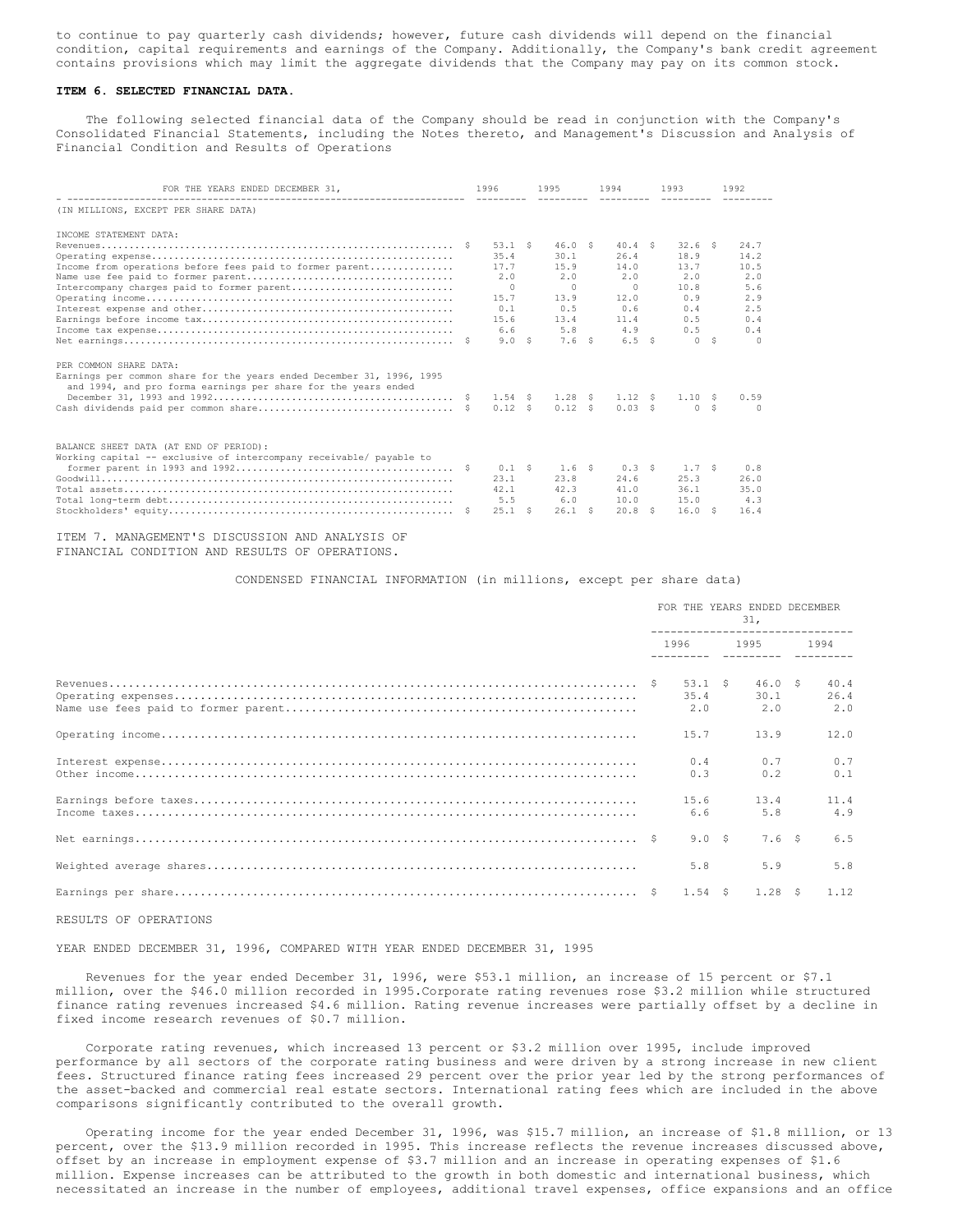Interest expense decreased \$0.3 million in 1996 due to the reduction in the average debt balance and interest rate. Other income increased approximately \$0.1 million as a result of dividends received from the Company's international partnerships. Income tax expense increased proportionately with income.

 Net income totaled \$9.0 million in 1996, a \$1.4 million or 18 percent increase over 1995. Weighted average shares outstanding decreased 2 percent due to the Company's stock repurchases of 573,391 common shares and equivalents.Earnings per share increased 20 percent to \$1.54 in 1996 compared with \$1.28 in 1995.

YEAR ENDED DECEMBER 31, 1995, COMPARED WITH YEAR ENDED DECEMBER 31, 1994

 Revenues for the year ended December 31, 1995, were \$46.0 million, an increase of 14 percent or \$5.6 million, over the \$40.4 million recorded in 1994. Corporate rating revenues rose \$5.8 million while structured finance rating revenues increased \$0.4 million. Rating revenue increases were partially offset by a decline in fixed income research revenues of \$0.6 million.

 Corporate rating revenues, which increased 30 percent or \$5.8 million over 1994, were driven by a strong increase in renewal revenue of \$3.5 million, while new issue revenues contributed \$2.0 million to the increase, and new client revenues added \$0.3 million. Structured finance rating revenues increased 2 percent over the prior year and were adversely impacted by a more than 70 percent market decline in residential mortgage backed securities new issue volume.

 Operating income for the year ended December 31, 1995, was \$13.9 million, an increase of \$1.9 million or 16 percent, over the \$12.0 million recorded in 1994. This increase reflects the revenue increases discussed above, offset by an increase in employment expense of \$2.7 million and an increase in operating expenses of \$0.9 million. The increase in employee compensation was the result of increased incentive compensation based on the 1995 operating results, additional staff needed to support the rating business growth, and staff added to eliminate a substantial portion of the support services provided by the former parent for which costs are accounted for in operating expenses. Operating expense increases were largely due to an increase in travel expense to service the additional business and expenses associated with the Company being an independent public corporation.

 Interest expense decreased 4 percent in 1995 due to the reduction in the debt balance. Other income increased approximately \$0.1 million as a result of dividends received from the Company's international partnerships. Income tax expense increased proportionately with income.

 Net income totaled \$7.6 million in 1995, a \$1.2 million or 18 percent increase over 1994. Despite the Company's common stock repurchases of 155,333 common shares, weighted average shares outstanding increased 3 percent due to the dilutive effect of common stock equivalents which are weighted based on the Company's stock price. Earnings per share increased 14 percent to \$1.28 in 1995 compared with \$1.12 in 1994, despite higher weighted average shares outstanding.

#### LIQUIDITY AND CAPITAL RESOURCES

 The Company has typically financed its operations, which do not require significant amounts of working capital or capital expenditures, through funds provided by operations. For the years ended December 31, 1996 and 1995, capital expenditures totaled \$1.5 million and \$1.4 million, respectively. These capital expenditures were primarily for leasehold improvements, computer equipment and office furniture. The Company expects capital expenditures to approximate \$1.8 million in 1997.

 During 1996, the Company repurchased 573,391 of its common shares and equivalents for approximately \$11.4 million. In 1995, the Company had repurchased 155,333 of its common shares for approximately \$2.2 million. Future share repurchases are contingent upon the Company's financial condition, capital requirements and earnings.

 The Company has in place a \$10.0 million, four-year revolving bank credit agreement. At December 31, 1996, \$5.5 million was outstanding under the facility at a floating annual rate which was approximately 6.3 percent, compared with \$6.0 million outstanding at December 31, 1995, at approximately 6.9 percent. Commitment fees are accrued on the unused facility at an annual rate of .375 percent and are paid quarterly. The bank credit agreement contains the following financial covenants among others: (i) a minimum net worth test; (ii) a maximum leverage test; (iii) a maximum debt/capitalization ratio test; and (iv) a limitation on indebtedness and capital expenditures. The Company is currently in compliance with such covenants. The bank credit agreement also imposes certain restrictions on sale of assets, mergers or consolidations, creation of liens, investments, leases and loans and certain other matters.

 The Company believes that funds provided by operations and amounts available under its credit agreement will provide adequate liquidity for the foreseeable future.

ITEM 8. FINANCIAL STATEMENTS AND SUPPLEMENTARY DATA. Consolidated Balance Sheets--December 31, 1996 and 1995 Consolidated Statements of Income--For the Years Ended December 31, 1996, 1995 and 1994 Consolidated Statements of Changes in Stockholders' Equity--For the Years Ended December 31, 1996, 1995 and 1994 Consolidated Statements of Cash Flows--For the Years Ended December 31, 1996, 1995 and 1994 Notes to the Consolidated Financial Statements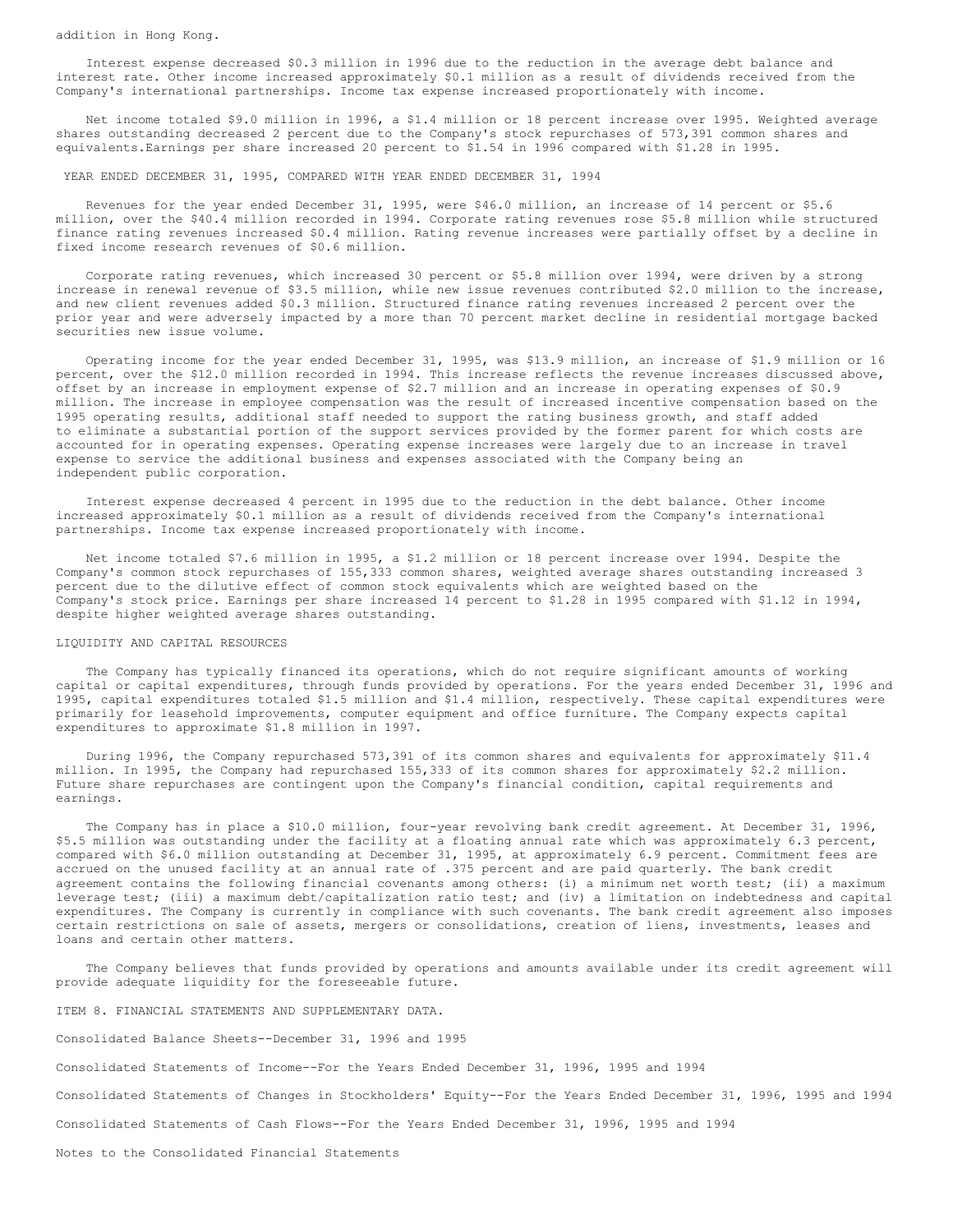# Report of Independent Public Accountants CONSOLIDATED BALANCE SHEETS (In thousands)

|                                                                                                                                                                                | DECEMBER 31,            |                |                        |
|--------------------------------------------------------------------------------------------------------------------------------------------------------------------------------|-------------------------|----------------|------------------------|
|                                                                                                                                                                                | 1996                    |                | 1995                   |
| ASSETS                                                                                                                                                                         |                         |                |                        |
| CURRENT ASSETS:                                                                                                                                                                |                         |                |                        |
| Accounts receivable, net of allowance for doubtful accounts of \$219 and \$212,                                                                                                |                         | 0 <sup>5</sup> | 233                    |
|                                                                                                                                                                                | 10,298                  |                | 10,099                 |
|                                                                                                                                                                                | 642<br>---------        |                | 529                    |
|                                                                                                                                                                                | 10,940                  |                | 10,861                 |
| OFFICE FURNITURE, EQUIPMENT AND LEASEHOLD IMPROVEMENTS,                                                                                                                        |                         |                |                        |
| net of accumulated depreciation of \$3,042 and \$2,249 respectively (Note 1)                                                                                                   | 4,540                   |                | 4,013                  |
| OTHER ASSETS:                                                                                                                                                                  |                         |                |                        |
|                                                                                                                                                                                | 2,319                   |                | 2,624                  |
|                                                                                                                                                                                | 23,094                  |                | 23,840                 |
|                                                                                                                                                                                | 1,019<br>214            |                | 621<br>315             |
|                                                                                                                                                                                |                         |                |                        |
|                                                                                                                                                                                |                         |                |                        |
|                                                                                                                                                                                | _______________________ |                |                        |
| LIABILITIES AND STOCKHOLDERS' EQUITY                                                                                                                                           |                         |                |                        |
| CURRENT LIABILITIES:                                                                                                                                                           |                         |                |                        |
|                                                                                                                                                                                | 5,756 \$                |                | 4,518                  |
|                                                                                                                                                                                | 3,193                   |                | 2,063                  |
|                                                                                                                                                                                | 576                     |                | 1,362                  |
|                                                                                                                                                                                | 1,314<br>1.5            |                | 1,294<br><sup>18</sup> |
|                                                                                                                                                                                |                         |                |                        |
|                                                                                                                                                                                | 10,854                  |                | 9,255                  |
|                                                                                                                                                                                | 5,500                   |                | 6,000                  |
|                                                                                                                                                                                | 717                     |                | 950                    |
| STOCKHOLDERS' EQUITY:                                                                                                                                                          |                         |                |                        |
| Preferred stock, no par value: 3,000 shares authorized, zero issued and outstanding<br>Common stock, no par value: 15,000 shares authorized, 5,152 and 5,541 shares issued and | $\Omega$                |                | $\Omega$               |
|                                                                                                                                                                                | 5,030                   |                | 14,371                 |
|                                                                                                                                                                                | 20,025                  |                | 11,698                 |
|                                                                                                                                                                                | 25,055                  |                | 26,069                 |
|                                                                                                                                                                                |                         |                |                        |
|                                                                                                                                                                                |                         |                |                        |

The accompanying notes to the consolidated financial statements are an integral part of these balance sheets.

CONSOLIDATED STATEMENTS OF INCOME (In thousands, except per share data)

|                                                                   | FOR THE YEARS ENDED DECEMBER<br>31 <sub>r</sub><br>-------------------------------- |                                           |  |                                   |  |                                   |  |
|-------------------------------------------------------------------|-------------------------------------------------------------------------------------|-------------------------------------------|--|-----------------------------------|--|-----------------------------------|--|
|                                                                   | 1996 1995 1994<br><u> deseseses esceleses esce</u> l                                |                                           |  |                                   |  |                                   |  |
|                                                                   |                                                                                     |                                           |  |                                   |  |                                   |  |
| <b>EXPENSES</b><br>Name usage fees paid to former parent (Note 2) |                                                                                     | 22,512<br>10,812<br>2,000<br>2,020        |  | 18,840<br>9,486<br>2,000<br>1,725 |  | 16,139<br>8,730<br>2,000<br>1,544 |  |
|                                                                   |                                                                                     | 37,344                                    |  | 32,051                            |  | 28,413                            |  |
|                                                                   |                                                                                     | 15,739                                    |  | 13,932                            |  | 11,996                            |  |
|                                                                   |                                                                                     | 283<br>413                                |  | 237<br>712 739                    |  | 129                               |  |
|                                                                   |                                                                                     | 15,609 13,457 11,386<br>6,634 5,825 4,920 |  |                                   |  |                                   |  |
|                                                                   |                                                                                     | ---------  ---------  --------            |  |                                   |  |                                   |  |
|                                                                   |                                                                                     |                                           |  |                                   |  |                                   |  |

 The accompanying notes to the consolidated financial statements are an integral part of these statements.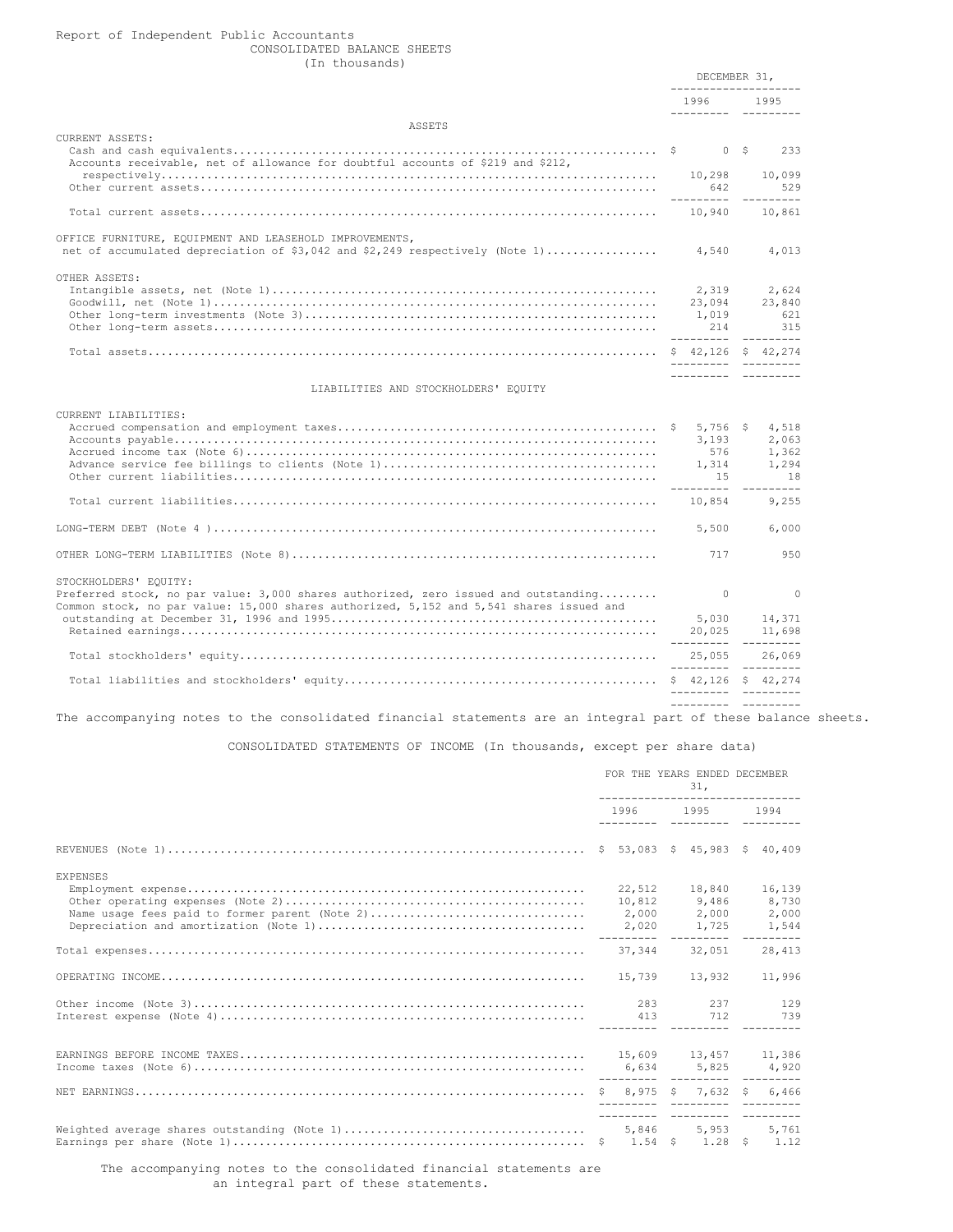# CONSOLIDATED STATEMENTS OF CHANGES IN STOCKHOLDERS' EQUITY (In thousands)

|                                                                                    | COMMON<br>STOCK |                                                                 |     | RETAINED<br>EARNINGS                                                               | TOTAL                                                       |
|------------------------------------------------------------------------------------|-----------------|-----------------------------------------------------------------|-----|------------------------------------------------------------------------------------|-------------------------------------------------------------|
|                                                                                    |                 | $\cap$<br>43<br>93<br>$\Omega$<br>$\Omega$                      |     | 6,466<br>$\Omega$<br>$\Omega$<br>(169)<br>(1, 557)                                 | $1 \quad $15,954$<br>6,466<br>43<br>93<br>(169)<br>(1, 557) |
|                                                                                    |                 | $$16.089$ \$<br>$\Omega$<br>337<br>107<br>$\Omega$<br>(2, 163)  |     | 7,632<br>$\Omega$<br>$\Omega$<br>(674)<br>$\cap$                                   | 4,741 \$ 20,830<br>7,632<br>337<br>107<br>(674)<br>(2, 163) |
|                                                                                    |                 | 14,370<br>$\Omega$<br>1,141<br>47<br>833<br>$\cap$<br>(11, 360) | - S | 11,699 \$ 26,069<br>8,976<br>$\Omega$<br>$\Omega$<br>$\Omega$<br>(651)<br>$\Omega$ | 8,976<br>1,141<br>47<br>833<br>(651)<br>(11, 360)           |
|                                                                                    |                 | $5,031$ \$                                                      |     | 20,024                                                                             | 25.055                                                      |
| FOLLOWING TABLE PROVIDES A SUMMARY OF COMMON STOCK ISSUED AND OUTSTANDING:<br>THE. |                 | FOR THE YEARS ENDED DECEMBER 31                                 |     |                                                                                    |                                                             |
|                                                                                    |                 | 1996                                                            |     | 1995                                                                               | 1994                                                        |
|                                                                                    |                 | _________   _______________                                     |     |                                                                                    |                                                             |

|  | 46<br><u> ------- ---------- -------</u> | 2.4      |
|--|------------------------------------------|----------|
|  |                                          | $\sim$ 0 |
|  |                                          | 5,625    |
|  |                                          |          |

The accompanying notes to the consolidated financial statements are

CONSOLIDATED STATEMENTS OF CASH FLOWS

(In thousands)

|                                                                                                                                                                                               | FOR THE YEARS ENDED DECEMBER 31,<br>----------------------------- |                                                                              |  |                                                                                  |  |                             |  |  |
|-----------------------------------------------------------------------------------------------------------------------------------------------------------------------------------------------|-------------------------------------------------------------------|------------------------------------------------------------------------------|--|----------------------------------------------------------------------------------|--|-----------------------------|--|--|
|                                                                                                                                                                                               |                                                                   |                                                                              |  | 1996 1995 1994                                                                   |  |                             |  |  |
| CASH FLOWS FROM OPERATING ACTIVITIES:                                                                                                                                                         |                                                                   |                                                                              |  |                                                                                  |  |                             |  |  |
| Adjustments to reconcile net earnings to cash provided by operating activities:<br>Increase (decrease) in advance service fee billings<br>Increase (decrease) in accrued income taxes payable |                                                                   | (199)<br>1,982 1,162 787                                                     |  | $(2, 203)$ $(2, 342)$<br>19 (1,213) 2,469<br>2,020 1,725 1,544<br>186 (78) 1,372 |  |                             |  |  |
|                                                                                                                                                                                               |                                                                   |                                                                              |  |                                                                                  |  |                             |  |  |
| CASH FLOWS FROM INVESTING ACTIVITIES:<br>Purchase of office furniture, equipment, and leasehold improvements (1,496) (1,380) (2,011)                                                          |                                                                   |                                                                              |  |                                                                                  |  |                             |  |  |
|                                                                                                                                                                                               |                                                                   |                                                                              |  |                                                                                  |  |                             |  |  |
| CASH FLOWS FROM FINANCING ACTIVITIES:<br>Repurchases of common stock and stock equivalents                                                                                                    |                                                                   | $(651)$ $(674)$ $(169)$<br>1,141<br>$(11, 360)$ $(2, 163)$<br>$\overline{0}$ |  | 30 30 (118)<br>337<br>$(500)$ $(4,000)$ $(5,000)$<br>(4)<br>$0 \t\t (1,557)$     |  | 43<br>$\overline{0}$<br>(7) |  |  |
|                                                                                                                                                                                               |                                                                   |                                                                              |  |                                                                                  |  |                             |  |  |
|                                                                                                                                                                                               |                                                                   | $(233)$ $(985)$ $1,217$<br>--------- --------- ---------                     |  |                                                                                  |  |                             |  |  |
|                                                                                                                                                                                               |                                                                   |                                                                              |  |                                                                                  |  |                             |  |  |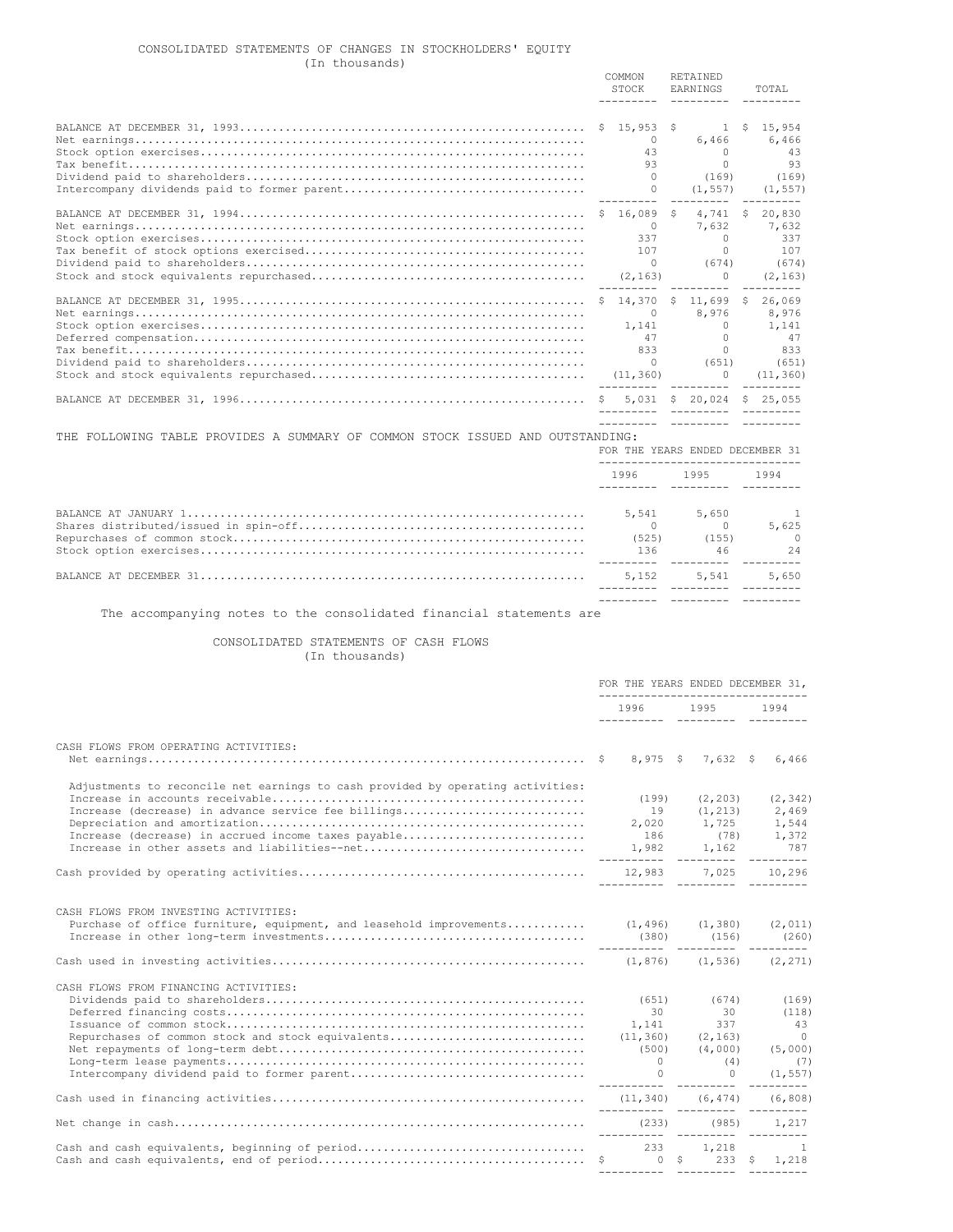# NOTES TO THE CONSOLIDATED FINANCIAL STATEMENTS

### 1 SIGNIFICANT ACCOUNTING POLICIES:

# GENERAL

 Duff & Phelps Credit Rating Co. (the "Company") is an internationally recognized credit rating agency which provides ratings and research on corporate, structured and sovereign financings as well as insurance claims paying ability. The Company has offices in Chicago, New York, London and Hong Kong and operates with international partners in Latin America, Asia, South Africa and Canada.

 On October 31, 1994, the spin-off of the Company from its former parent company, Phoenix Duff & Phelps Corporation, formerly Duff & Phelps Corporation ("D&P"), was finalized. The Company's shares, held by D&P, were distributed October 31, 1994, to D&P shareholders of record October 26, 1994, as a tax-free distribution for which a favorable tax ruling was obtained from the Internal Revenue Service. D&P shareholders received one of the Company's shares for every three shares held of D&P common stock, and cash payments were made in lieu of fractional shares. The distribution resulted in the Company operating as a free standing entity whose common stock is publicly traded on the New York Stock Exchange under the ticker symbol "DCR."

#### BASIS OF PRESENTATION

 The preparation of financial statements in conformity with generally accepted accounting principles requires management to make estimates and assumptions that affect the amounts reported in the financial statements and accompanying notes. Actual results could differ from those estimates.

 The accompanying consolidated financial statements have been prepared in accordance with generally accepted accounting principles and include those assets, liabilities, revenues and expenses directly attributable to the Company's operations in the years presented. Certain reclassifications have been made to the financial statements to conform with the 1996 presentation.

# PRINCIPLES OF CONSOLIDATION

 During July 1994, the Company organized a new U.S. subsidiary, Duff & Phelps Credit Rating Co. of Europe, with an office located in London, England. In July 1996, the Company organized a new U.S. subsidiary, Duff & Phelps Credit Rating Co. of Asia, with an office in Hong Kong. The consolidated financial statements include the accounts of the Company and its wholly owned subsidiaries, Duff & Phelps Credit Rating Co. of Europe and Duff & Phelps Credit Rating Co. of Asia. All significant intercompany balances have been eliminated.

#### EARNINGS PER SHARE

 Earnings per share were computed using the weighted average number of shares of common stock and common stock equivalents outstanding at December 31 for each of the years presented. Common stock equivalents are based on outstanding stock options under a non-qualified stock option plan.

#### REVENUE RECOGNITION

 Rating revenues are typically recognized when services rendered for credit ratings are complete, generally when billed. Revenues are dependent, in large part, on levels of debt issuance. The Company's

#### DUFF & PHELPS CREDIT RATING CO.

NOTES TO THE CONSOLIDATED FINANCIAL STATEMENTS (CONTINUED)

# 1 SIGNIFICANT ACCOUNTING POLICIES: (CONTINUED)

fee schedule depends on the type and amount of securities rated and the complexity of securities issued. Research revenues are billed in advance and amortized over the subscription period.

#### GOODWILL AND INTANGIBLE ASSETS

 In 1987, an acquisition by D&P resulted in goodwill and intangible assets allocated to the Company of approximately \$5.0 million and \$6.0 million, respectively. In 1989, another D&P acquisition resulted in a "pushdown" of goodwill to the Company of approximately \$24.0 million.

 Goodwill and intangible assets are shown net of accumulated amortization. Goodwill is amortized over its estimated remaining life of approximately 31 years, and intangible assets are amortized over remaining lives of 3 through 12 years.

 The Company periodically evaluates whether significant events have occurred which may require a revision of the estimated useful life of goodwill and intangible assets or an impairment of the recoverability of remaining balances. The Company uses an estimate of future net income over the remaining useful life of goodwill and intangible assets to measure recoverability. At December 31, 1996, the Company believes that the full amount of goodwill and intangible assets is recoverable.

# DEPRECIATION

 Office furniture and equipment are stated at cost less accumulated depreciation and are depreciated on a straight-line basis over the estimated remaining lives of the assets, which on a composite basis, is 5 years. Leasehold improvements are amortized over the remaining lives of the related leases, which, on a composite basis, is 11 years.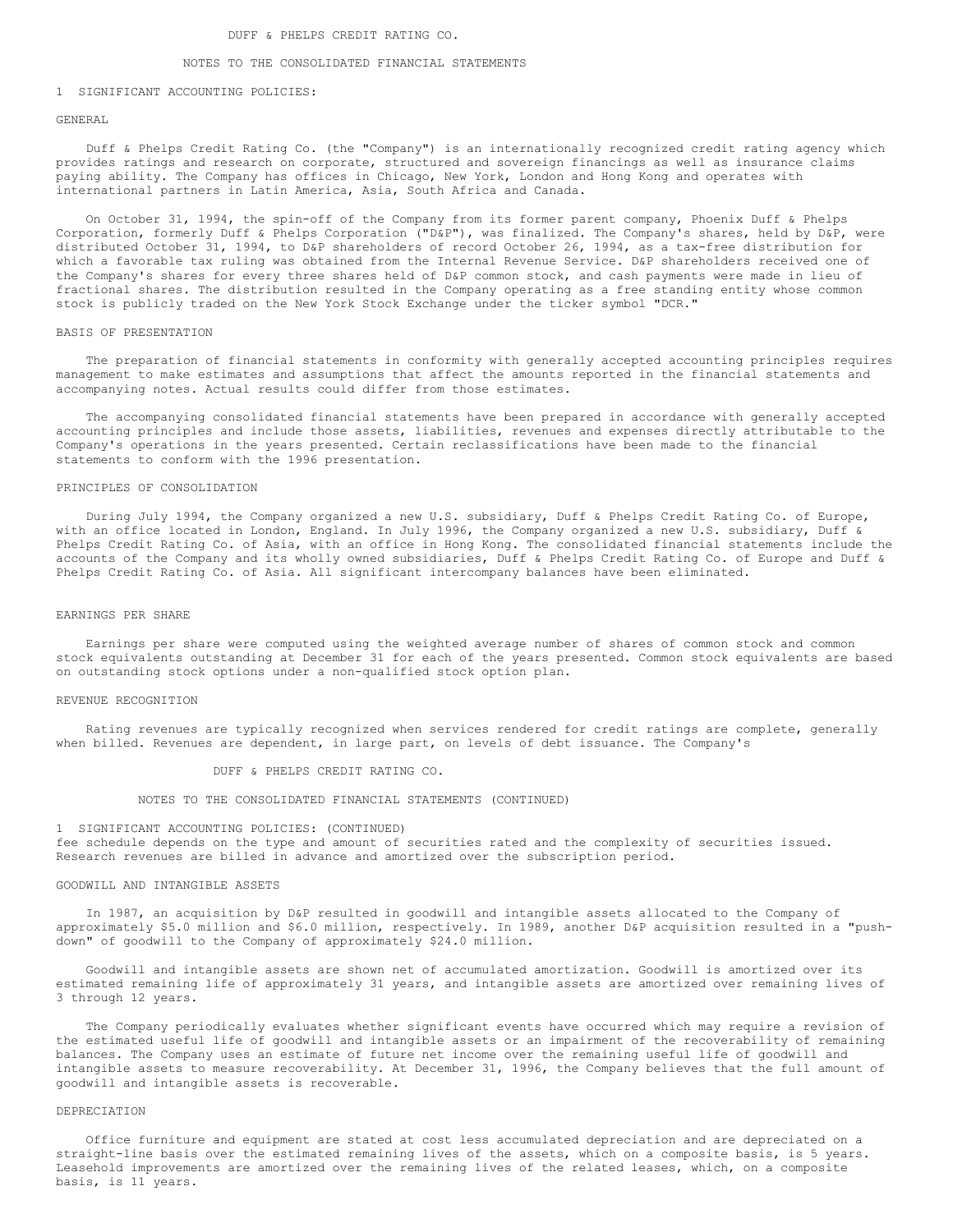#### 2 RELATED PARTIES:

#### SERVICE FEES PAID TO D&P

 Support agreements in effect between the Company and D&P include a name use fee of \$2.0 million per year and actual charges for D&P administrative services which are included in the Company's financial results for the years presented. Effective September 30, 2000, the name use fee reduces to \$10,000 per year.

#### SERVICE FEES PAID TO THE COMPANY

 The Company and D&P are party to service and support agreements under which the Company provides D&P with fixed income research services for an annual fee of \$0.9 million and publication printing services for a fee which represents actual expenses incurred by the Company on behalf of D&P. For the years presented, the fixed income research fees are included in revenue and the publication printing support fees offset other operating expenses. The fixed income research agreement expires on September 30, 2000.

#### DUFF & PHELPS CREDIT RATING CO.

NOTES TO THE CONSOLIDATED FINANCIAL STATEMENTS (CONTINUED)

#### 3 OTHER LONG-TERM INVESTMENTS:

 The Company's long-term investments are composed of investments made in international rating agency partnerships in Argentina, Brazil, Canada, Chile, Colombia, India, Mexico, Peru, South Africa and Venezuela.

 The Company accounts for its joint venture investments under either the cost or equity method as dictated by ownership interest.

#### 4 LONG-TERM DEBT:

 The Company had long-term debt obligations of \$5.5 million and \$6.0 million at floating annual interest rates of approximately 6.3 percent and 6.9 percent on December 31, 1996 and 1995, respectively.

 The \$5.5 million outstanding at December 31, 1996, under the Company's \$10.0 million, four-year revolving credit facility, is due as follows (in millions):

|  | 5.0           |
|--|---------------|
|  |               |
|  | $5 \quad 5.5$ |

 The credit agreement contains financial covenants which require that the Company maintain certain ratios and satisfy certain financial tests, including restrictions on the ability to incur indebtedness and limitations on the amount of capital expenditures, common stock dividends and advances to subsidiaries. The Company was in compliance with such covenants, for all years presented.

#### DUFF & PHELPS CREDIT RATING CO.

NOTES TO THE CONSOLIDATED FINANCIAL STATEMENTS (CONTINUED)

#### 5 LITIGATION MATTERS: (CONTINUED)

 Management intends to vigorously defend these actions, and at this time, cannot make an assessment with regard to such litigation's effect on the Company's financial position or results of operations. The Company is involved in other litigation, which in the opinion of management, would not have a material adverse effect on the Company's financial position or results of operations.

#### 6 INCOME TAXES:

 The Company accounts for income taxes under the provisions of Statement of Financial Accounting Standards ("SFAS") No. 109, "Accounting for Income Taxes."

 The Company was included in the consolidated income tax return of D&P until October 31, 1994. Prior to November 1, 1994, a tax-sharing agreement with D&P was in effect which resulted in income taxes being allocated to the Company as if it computed its income tax liability on a stand-alone basis.

Income tax expense was as follows for the years ended December 31 (in thousands):

|          | 1996 |              |  |              | 1995                      |  | 1994 |
|----------|------|--------------|--|--------------|---------------------------|--|------|
| Current  |      | 812<br>6,494 |  | 780<br>5,741 | 659<br>5,272              |  |      |
| Deferred |      | 122<br>18    |  | 73<br>11     | (308)<br>(44)             |  |      |
|          |      | 140          |  | 84           | (352)<br>$5,825$ \$ 4,920 |  |      |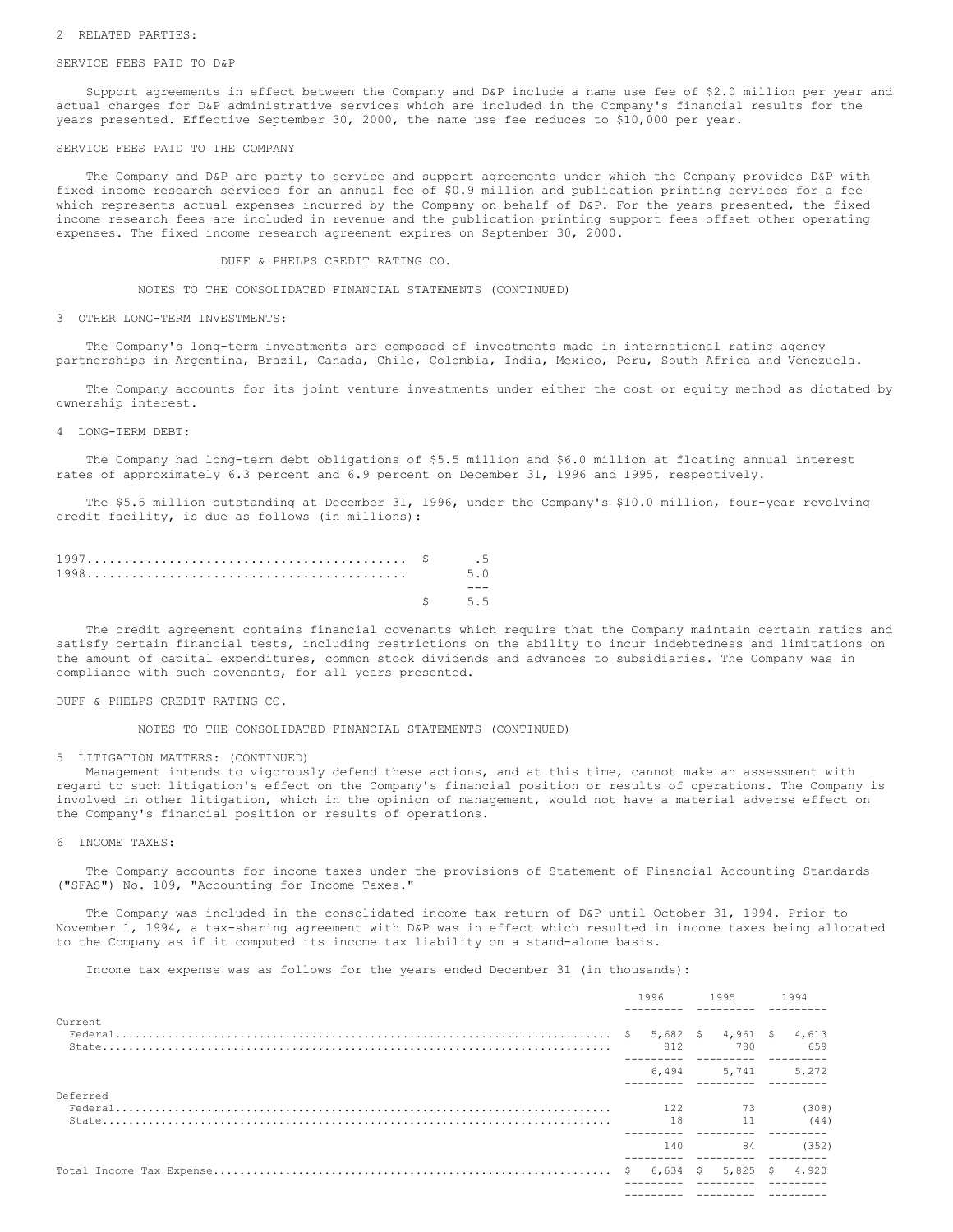The following table presents a reconciliation from the federal statutory rate to the effective tax rate for the years ended December 31:

| $ -$  | --    |      |
|-------|-------|------|
| 43%   | 43%   |      |
| $- -$ | $- -$ |      |
|       |       |      |
|       |       |      |
| 3.5%  | 35%   | 35%  |
|       |       |      |
| 1996  | 1995  | 1994 |

Deferred tax assets and liabilities represent the amount of taxes receivable or payable in future years as a result of differences between the tax bases of assets and liabilities and amounts reported in the

# DUFF & PHELPS CREDIT RATING CO.

NOTES TO THE CONSOLIDATED FINANCIAL STATEMENTS (CONTINUED)

6 INCOME TAXES: (CONTINUED)

financial statements as of year end. The effects of these temporary differences comprised the net deferred tax asset (liability) for the years presented (in thousands):

|                           | 1996 |  | 1995 |                                     | 1994 |       |
|---------------------------|------|--|------|-------------------------------------|------|-------|
|                           |      |  |      | docentral deserties descriptio      |      |       |
| Deferred Tax Assets:      |      |  |      |                                     |      |       |
|                           |      |  |      |                                     |      |       |
|                           |      |  |      | 88 86 111                           |      |       |
|                           |      |  |      |                                     |      |       |
| Deferred Tax Liabilities: |      |  |      |                                     |      |       |
|                           |      |  |      | (348)                               |      | (304) |
|                           |      |  |      | according the contract the contract |      |       |
|                           |      |  |      |                                     |      |       |
|                           |      |  |      |                                     |      |       |
|                           |      |  |      |                                     |      |       |

 The net deferred tax assets (liabilities) are included in other long-term assets (liabilities). Management has determined that a valuation allowance is not required.

 Tax benefits related to the exercise of options were \$830,998 and \$107,304 for years ended December 31, 1996 and 1995, respectively, and are included in the Company's stockholders' equity.

#### 7 LEASES:

 The Company leases its existing office space in New York, London, Hong Kong and subleases its existing office space in Chicago. A substantial portion of these leases expire on December 31, 2008. The agreements include escalation clauses, the effect of which cannot be determined at this time. Lease payments for 1996, 1995 and 1994 were \$1.3 million, \$1.2 million and \$1.0 million. Annual minimum lease payments under operating leases for the five years subsequent to December 31, 1996, and thereafter, are as follows (in thousands):

|                     | S. | 1,671    |
|---------------------|----|----------|
| $1998$              |    | 1,704    |
|                     |    | 1,591    |
| 2000                |    | 1,293    |
| 2001                |    | 1,365    |
| 2002 and thereafter |    | 6,167    |
|                     |    |          |
| $Total$             |    | \$13,791 |

8 OTHER LONG-TERM LIABILITIES:

Other long-term liabilities include a reserve for the litigation described in Note 5.

#### 9 STOCK OPTION PLAN.

 The Company's 1994 Long Term Stock Incentive Plan (the "Plan") allows for awards of up to a maximum of 1,450,000 shares of common stock to be granted to key employees, officers and directors. The Plan is administered by a committee of the Board of Directors. As of December 31, 1996, options to purchase 1,085,103 common shares were granted and outstanding under the Plan; 982,464 were held by the Company's employees and directors, and 102,639 were held by D&P's employees and directors. The

DUFF & PHELPS CREDIT RATING CO.

NOTES TO THE CONSOLIDATED FINANCIAL STATEMENTS (CONTINUED)

#### 9 STOCK OPTION PLAN: (CONTINUED)

options outstanding vest and become exerciseable on average in even annual installments over three years at a weighted average exercise price of \$13.26. Options held by participants terminate no later than 10 years from the date of grant.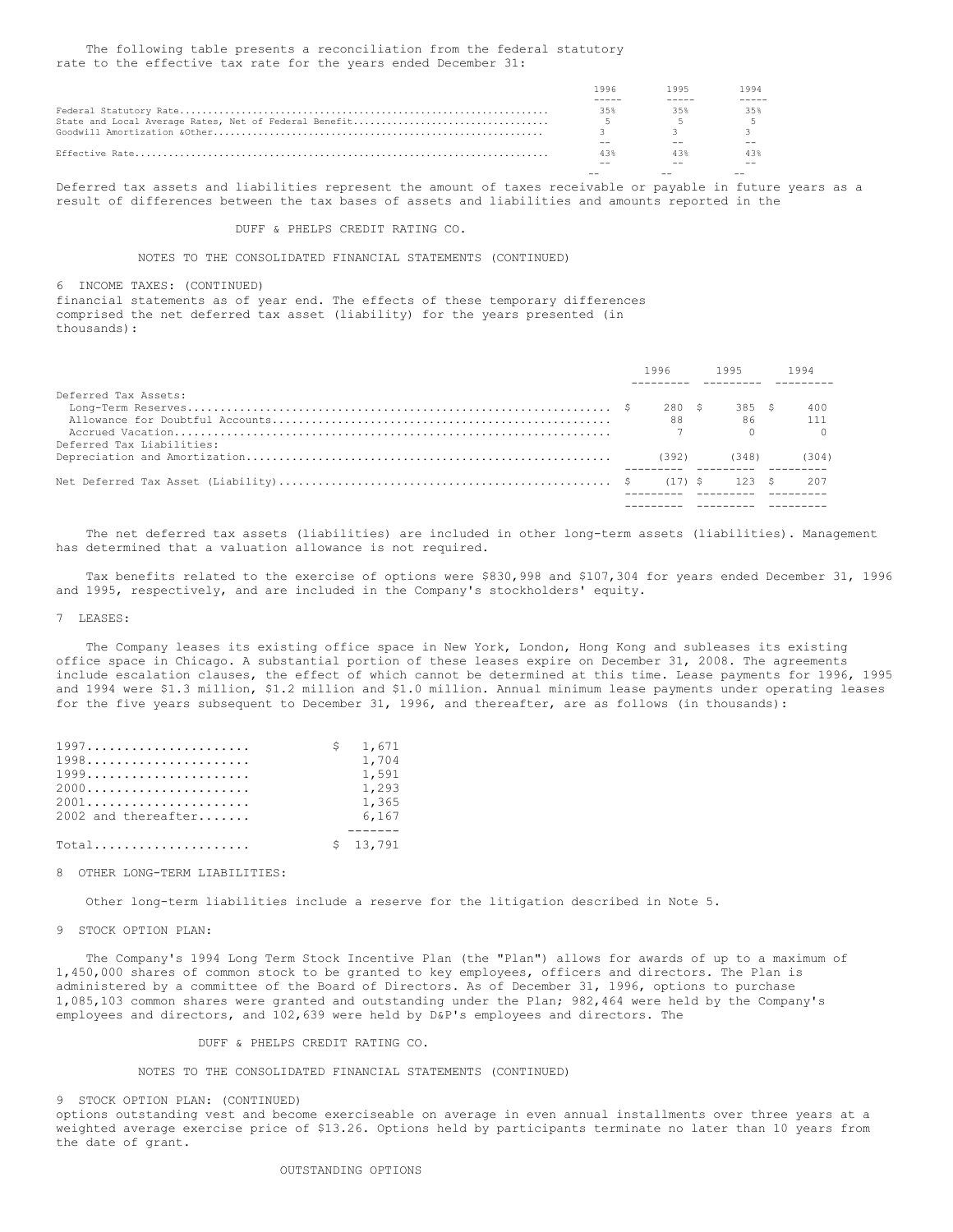|                                                                                                                                 | SHARES    | OPTION PRICE                                                                       | EXERCISABLE |
|---------------------------------------------------------------------------------------------------------------------------------|-----------|------------------------------------------------------------------------------------|-------------|
| $C$ <i>canceled</i> $\ldots$ $\ldots$ $\ldots$ $\ldots$ $\ldots$ $\ldots$ $\ldots$ $\ldots$ $\ldots$ $\ldots$ $\ldots$ $\ldots$ | 960,112   | 207,800 \$ 12.13-14.38<br>$(46, 505)$ \$ 1.85-10.00<br>$(21, 667)$ \$ 9.00-16.50   | 291,013     |
|                                                                                                                                 | 1,099,740 | 229,035 \$ 19.13-22.63<br>$(135, 605)$ \$ 1.85-16.50<br>$(108, 067)$ \$ 1.85-16.50 | 506,920     |
|                                                                                                                                 | 1,085,103 |                                                                                    | 590,817     |

The Company applies Accounting Principles Board Opinion No. 25, "Accounting for Stock Issued to Employees," and related interpretations in accounting for the Plan. Accordingly, no compensation expense has been recognized for its stock-based compensation plan. Had compensation cost for the Company's stock option plan been determined based upon the average fair value at the grant date for awards under the Plan consistent with the methodology prescribed under Statement of Financial Accounting Standards No. 123, "Accounting for Stock-Based Compensation," the Company's net income and earnings per share would have been reduced by approximately \$83,000 or \$.01 per share for 1995, and \$224,000 or \$.04 per share in 1996. The average fair value of the options granted in 1996 is estimated at \$10.19 on the date of grant using the Black-Scholes option pricing model with the following assumptions: dividend yield .45 percent; volatility 18.25 percent; risk-free interest rate of 6.26 percent; assumed forfeiture of 5 percent and an expected life of 10 years. The average fair value of the options granted during 1995 is estimated at \$6.14 on the date of grant using the Black-Scholes option-pricing model with the following assumptions: dividend yield of .45 percent; volatility of 20.95 percent; risk-free interest rate of 5.75 percent; assumed forfeiture rate of 5 percent and an expected life of 10 years.

DUFF & PHELPS CREDIT RATING CO.

# NOTES TO THE CONSOLIDATED FINANCIAL STATEMENTS (CONTINUED)

#### 10 QUARTERLY FINANCIAL INFORMATION (UNAUDITED):

(in thousands, except per share data)

 The following is a summary of condensed quarterly financial information for years ended 1996 and 1995:

|                                        | FIRST<br><b>OUARTER</b> | SECOND<br>OUARTER           | THIRD<br><b>OUARTER</b> | <b>FOURTH</b><br><b>OUARTER</b> |  |
|----------------------------------------|-------------------------|-----------------------------|-------------------------|---------------------------------|--|
| Revenue<br>$1996$ $12,184$ \$ $15,672$ |                         | 10,972 10,995 10,172 13,844 |                         |                                 |  |
| Operating Income                       | 3,696<br>3,204          | 3,885<br>3,217              | 3,549<br>3,151          | 4,609<br>4,360                  |  |
| Net Earnings<br>Earnings Per Share     | 2,072<br>1,713<br>0.35  | 2,203<br>1,769<br>0.37      | 2,062<br>1,718<br>0.35  | 2,638<br>2,432<br>0.47          |  |
|                                        | 0.29                    | 0.30                        | 0.29                    | 0.40                            |  |

11 SUPPLEMENTAL CASH FLOW INFORMATION:

 For purposes of the consolidated statements of cash flows, the Company considers investments with maturities of three months or less to be cash equivalents.

 Cash interest and fees paid were \$0.4 million for the year ended December 31, 1996, and \$0.7 million for the years ended December 31, 1995 and 1994.

 Income taxes paid were \$6.4 million, \$5.9 million and \$3.6 million in 1996, 1995 and 1994, respectively.

12 SUBSEQUENT EVENTS:

 On February 13, 1997, the Company declared its regular quarterly dividend of \$0.03 per share payable March 6, 1997, to shareholders of record February 24, 1997.

# REPORT OF INDEPENDENT PUBLIC ACCOUNTANTS

To the Stockholders and Board of Directors of Duff & Phelps Credit Rating Co.:

 We have audited the accompanying consolidated balance sheets of DUFF & PHELPS CREDIT RATING CO. (an Illinois corporation) and subsidiaries as of December 31, 1996 and 1995, and the related statements of income, changes in stockholders' equity and cash flows for each of the three years in the period ended December 31, 1996. These financial statements are the responsibility of the Company's management. Our responsibility is to express an opinion on these financial statements based on our audits.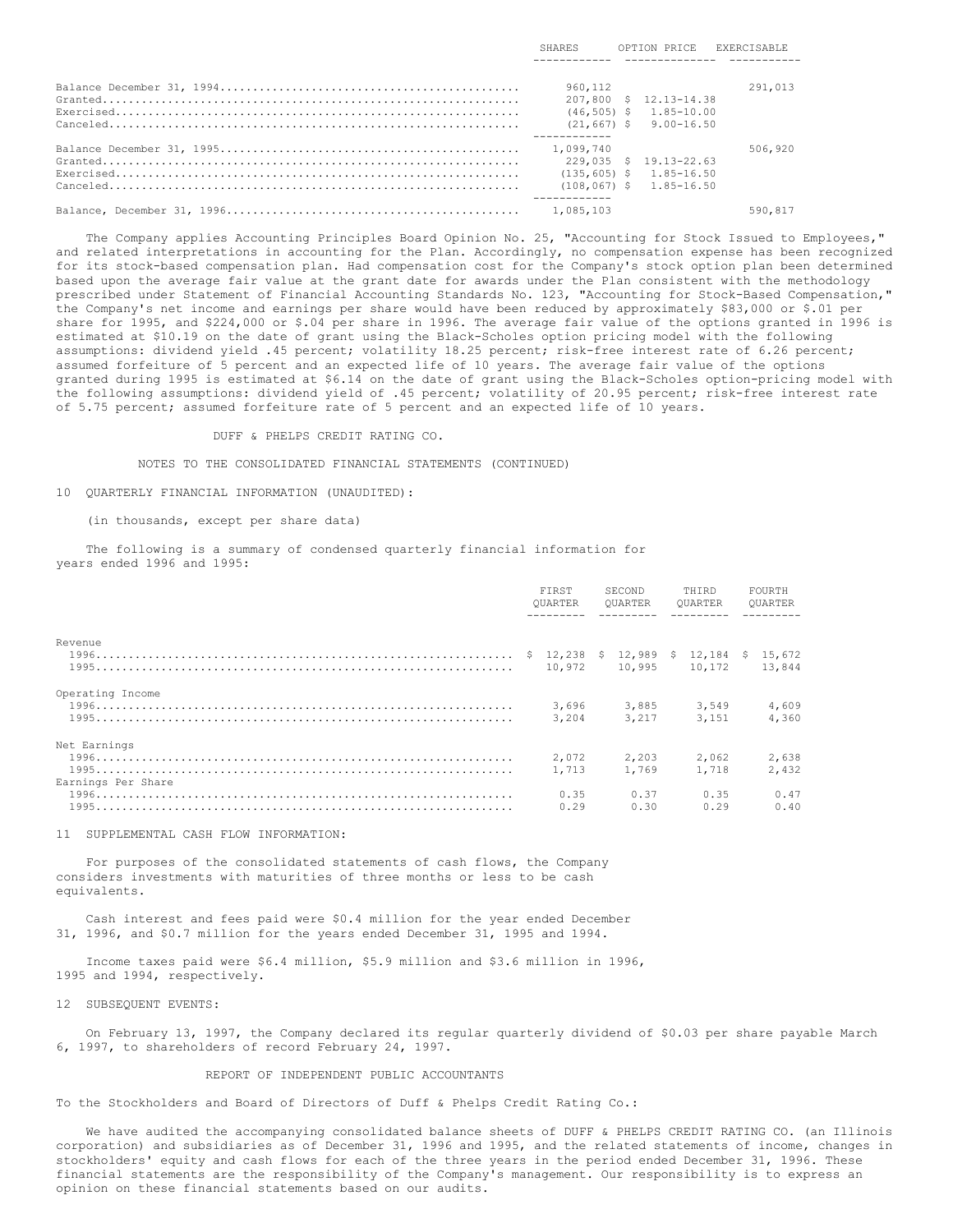We conducted our audits in accordance with generally accepted auditing standards. Those standards require that we plan and perform the audit to obtain reasonable assurance about whether the financial statements are free of material misstatement. An audit includes examining, on a test basis, evidence supporting the amounts and disclosures in the financial statements. An audit also includes assessing the accounting principles used and significant estimates made by management, as well as evaluating the overall financial statement presentation. We believe that our audits provide a reasonable basis for our opinion.

 In our opinion, the financial statements referred to above present fairly, in all material respects, the financial position of Duff & Phelps Credit Rating Co. and subsidiaries as of December 31, 1996 and 1995, and results of their operations and their cash flows for each of three years in the period ended December 31, 1996, in conformity with generally accepted accounting principles.

ARTHUR ANDERSEN LLP

Chicago, Illinois

February 4, 1997 (except with respect to the matter discussed in Note 12, as to which the date is February 13, 1997)

ITEM 9. CHANGES IN AND DISAGREEMENTS WITH ACCOUNTANTS ON ACCOUNTING AND FINANCIAL DISCLOSURE.

None.

# PART TTT

ITEM 10. DIRECTORS AND EXECUTIVE OFFICERS OF THE REGISTRANT.

 Information regarding directors and nominees for directors of Credit Rating is included under the caption entitled "Election of Directors" in Credit Rating's Proxy Statement dated March 28, 1997 and is incorporated herein by reference.

 For information regarding the executive officers of Credit Rating, reference is made to the section entitled "Executive Officers of Credit Rating" in Part I,

Item 1 of this report.

# ITEM 11. EXECUTIVE COMPENSATION.

 Information regarding executive compensation of Credit Rating's directors and executive officers is included under the caption entitled "Executive Compensation" in Credit Rating's Proxy Statement dated March 28, 1997 and is incorporated herein by reference.

ITEM 12. SECURITY OWNERSHIP OF CERTAIN BENEFICIAL OWNERS AND MANAGEMENT.

 Information regarding beneficial ownership of the Common Stock by certain beneficial owners and by management of Credit Rating is included under the caption entitled "Principal Holders of Common Stock" in Credit Rating's Proxy Statement dated March 28, 1997 and is incorporated herein by reference.

ITEM 13. CERTAIN RELATIONSHIPS AND RELATED TRANSACTIONS.

None.

### PART IV

ITEM 14. EXHIBITS, FINANCIAL STATEMENT SCHEDULES, AND REPORTS ON FORM 8-K.

(a) The following documents are filed as a part of this report:

1. FINANCIAL STATEMENTS (a) Duff & Phelps Credit Rating Co. Financial Statements

 The Consolidated Financial Statements of Credit Rating, together with the report thereon of Arthur Andersen LLP, consisting of:

Consolidated Balance Sheets--December 31, 1996 and 1995

Consolidated Statements of Income--For the Years Ended December 31, 1996, 1995 and 1994

 Consolidated Statements of Changes in Stockholders' Equity--For the Years Ended December 31, 1996, 1995 and 1994

Consolidated Statements of Cash Flows--For the Years Ended December 31, 1996, 1995 and 1994

Notes to Consolidated Financial Statements

Report of Independent Public Accountants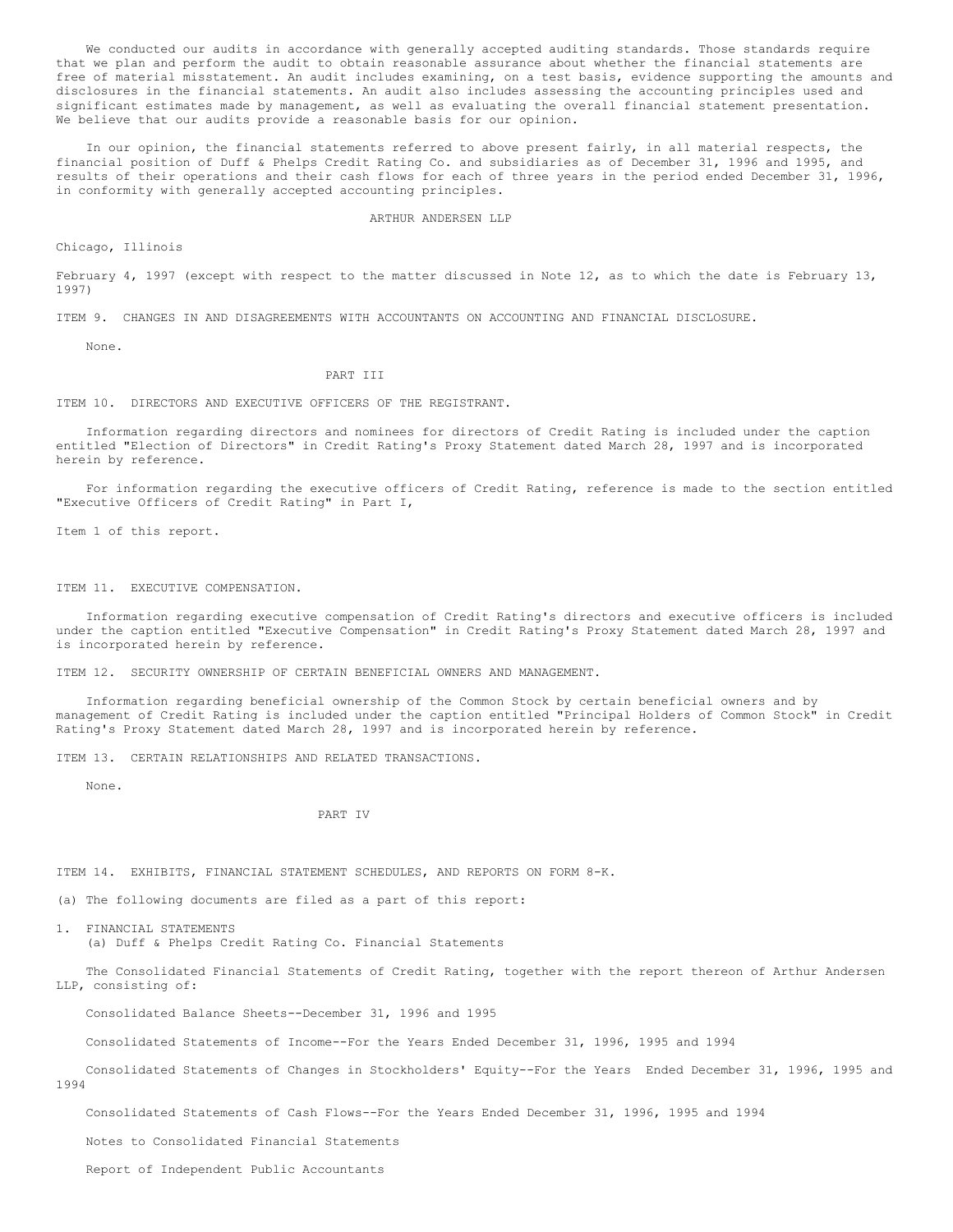All schedules have been omitted either as inapplicable or because the required information is included in the financial statements or notes thereto.

3. EXHIBITS

| EXHIBIT        |                                                                                                                                                             |
|----------------|-------------------------------------------------------------------------------------------------------------------------------------------------------------|
| NO.            | DESCRIPTION                                                                                                                                                 |
|                |                                                                                                                                                             |
| 3.1            | Amended and Restated Articles of Incorporation of Duff & Phelps Credit Rating Co. (1)                                                                       |
| 3.2            | Bylaws of Duff & Phelps Credit Rating Co. (3)                                                                                                               |
| $\overline{4}$ | Form of Common Stock Certificate. (1)                                                                                                                       |
| 10.1           | Duff & Phelps Credit Rating Co. 1994 Long-Term Stock Incentive Plan. (1) (4)                                                                                |
| 10.2           | Tax Sharing and Indemnification Agreement. (2)                                                                                                              |
| 10.3           | Distribution and Indemnity Agreement. (2)                                                                                                                   |
| 10.4           | Services Agreement. (2)                                                                                                                                     |
|                | 10.41 Amendment to Services Agreement. (3)                                                                                                                  |
| 10.5           | Name Use Agreement. (2)                                                                                                                                     |
| 10.6           | Sublease Agreement relating to Chicago, Illinois office space. (2)                                                                                          |
| 10.7           | Lease Assignment Agreement relating to New York, New York office space. (2)                                                                                 |
| 10.8           | Form of Severance Protection Agreement between the Registrant and its executive officers. (1) (4)                                                           |
| 10.9           | Duff &Phelps Credit Rating Co. 1996 Incentive Compensation Plan and Executive Management Incentive<br>Compensation Plan. (4)                                |
|                | 10.10 Credit Agreement among Duff & Phelps Credit Rating Co., various financial institutions and Bank of<br>America Illinois. (2)                           |
| 21             | Subsidiaries of Duff & Phelps Credit Rating Co.                                                                                                             |
| 23             | Consent of Arthur Andersen LLP.                                                                                                                             |
| 27             | Financial Data Schedule.                                                                                                                                    |
|                | -----------------------                                                                                                                                     |
|                | (1) Incorporated herein by reference to the corresponding exhibit to the<br>Registrant's registration statement on Form 10, as amended.                     |
|                | (2) Incorporated herein by reference to the corresponding exhibit to the<br>Registrant's Annual Report on Form 10-K for 1994.                               |
|                | (3) Incorporated herein by reference to the corresponding exhibit to the<br>Registrant's Annual Report on Form 10-K for 1995.                               |
| $S-K$ .        | (4) Denotes management contract or compensatory plan or arrangement required to<br>be filed as an exhibit to this report pursuant to Item 601 of Regulation |
|                | (b) Reports on Form 8-K.                                                                                                                                    |
| None.          |                                                                                                                                                             |
| 1995.          | (c) Safe Harbor Statement under the Private Securities Litigation Reform Act of                                                                             |

 This annual report contains forward looking statements that are subject to risks and uncertainties, including but not limited to the following: Credit Rating's performance is highly dependent on

 corporate debt issuances and structured finance transactions, which may decrease for a variety of reasons including changes in interest rates and adverse economic conditions; Credit Rating's performance is affected by the demand for and the market acceptance of Credit Rating's services; and Credit Rating's performance may be impacted by changes in the performance of the financial markets and general economic conditions. Accordingly, actual results may differ materially from those set forth in the forward looking statements. Attention is also directed to other risk factors set forth in documents filed by Credit Rating with the Securities and Exchange Commission.

#### SIGNATURES

 Pursuant to the requirements of Section 13 or 15(d) of the Securities Exchange Act of 1934, the Registrant has duly caused this report to be signed on its behalf by the undersigned, thereunto duly authorized on the 26th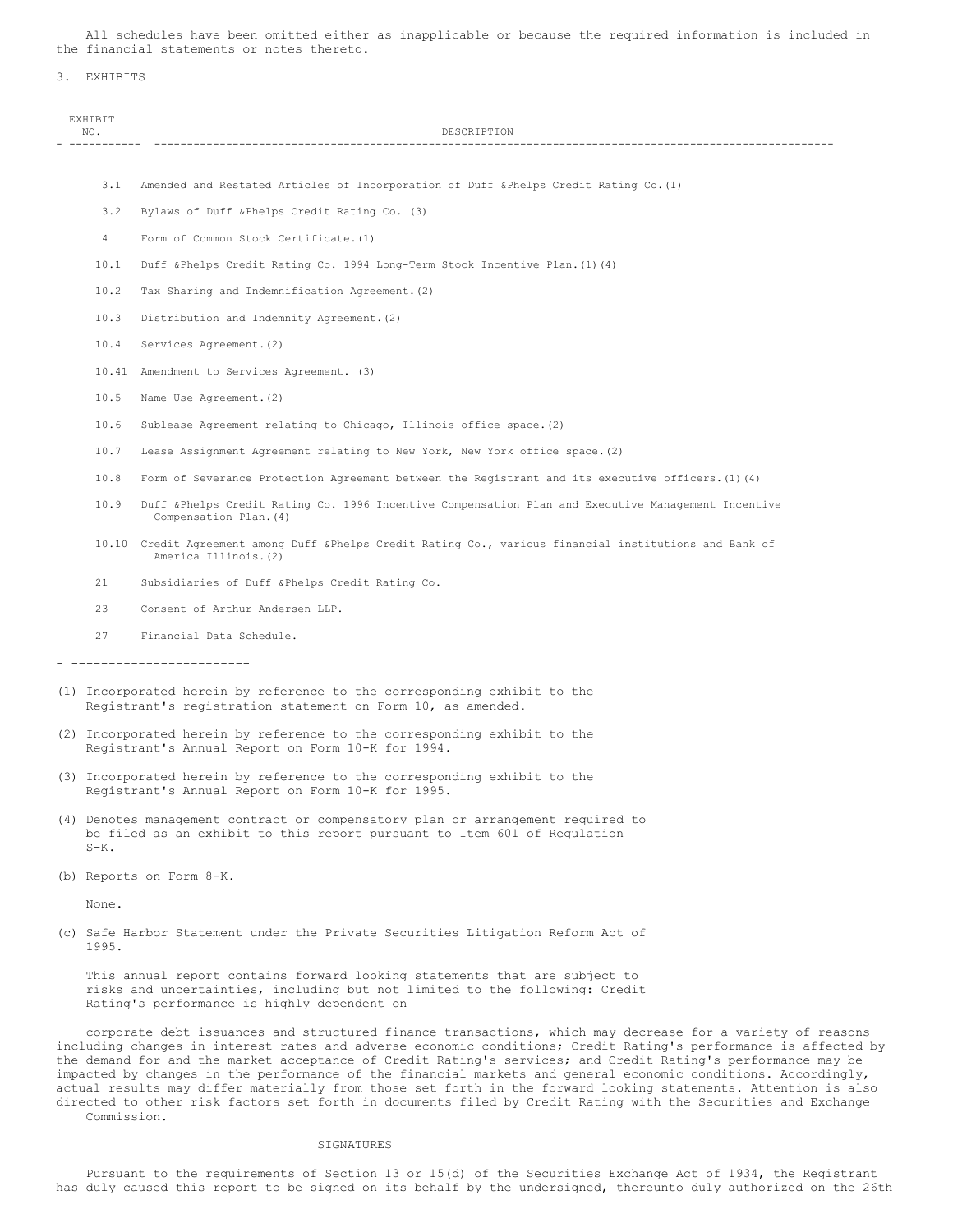day of March, 1997.

DUFF & PHELPS CREDIT RATING CO.

 By /s/ PAUL J. MCCARTHY ----------------------------------------- Paul J. McCarthy CHAIRMAN OF THE BOARD AND CHIEF EXECUTIVE OFFICER

 Pursuant to the requirements of the Securities Exchange Act of 1934, this report has been signed below on the 26th day of March, 1997 by the following persons on behalf of the Registrant in the capacities indicated.

|                                          | SIGNATURE                                  | TITLE                                                                                                                                                                    |                                                                                                                  |      |
|------------------------------------------|--------------------------------------------|--------------------------------------------------------------------------------------------------------------------------------------------------------------------------|------------------------------------------------------------------------------------------------------------------|------|
| /s/ PAUL J. MCCARTHY<br>Paul J. McCarthy |                                            | Chairman of the Board,<br>Chief Executive Officer,<br>Chief Financial Officer<br>------------------------ and Director (Principal<br>Executive and Financial<br>Officer) |                                                                                                                  |      |
|                                          |                                            | INDEX TO EXHIBITS                                                                                                                                                        |                                                                                                                  |      |
| EXHIBIT NO.                              |                                            | DESCRIPTION                                                                                                                                                              |                                                                                                                  | PAGE |
|                                          |                                            | 3.1 Amended and Restated Articles of Incorporation of Duff &Phelps Credit Rating Co. (1)                                                                                 |                                                                                                                  |      |
| 3.2                                      |                                            | Bylaws of Duff & Phelps Credit Rating Co. (3)                                                                                                                            |                                                                                                                  |      |
| $\overline{4}$                           | Form of Common Stock Certificate. (1)      |                                                                                                                                                                          |                                                                                                                  |      |
| 10.1                                     |                                            | Duff & Phelps Credit Rating Co. 1994 Long-Term Stock Incentive Plan. (1) (4)                                                                                             |                                                                                                                  |      |
| 10.2                                     |                                            | Tax Sharing and Indemnification Agreement. (2)                                                                                                                           |                                                                                                                  |      |
| 10.3                                     | Distribution and Indemnity Agreement. (2)  |                                                                                                                                                                          |                                                                                                                  |      |
| 10.4                                     | Services Agreement. (2)                    |                                                                                                                                                                          |                                                                                                                  |      |
|                                          | 10.41 Amendment to Services Agreement. (3) |                                                                                                                                                                          |                                                                                                                  |      |
| 10.5                                     | Name Use Agreement. (2)                    |                                                                                                                                                                          |                                                                                                                  |      |
| 10.6                                     |                                            | Sublease Agreement relating to Chicago, Illinois office space. (2)                                                                                                       |                                                                                                                  |      |
| 10.7                                     |                                            | Lease Assignment Agreement relating to New York, New York office space. (2)                                                                                              |                                                                                                                  |      |
| 10.8                                     |                                            |                                                                                                                                                                          | Form of Severance Protection Agreement between the Registrant and its executive officers. (1) (4)                |      |
| 10.9                                     | Incentive Compensation Plan. (4)           | Duff & Phelps Credit Rating Co. 1996 Incentive Compensation Plan and Executive Management                                                                                |                                                                                                                  |      |
|                                          | of America Illinois. (2)                   |                                                                                                                                                                          | 10.10 Credit Agreement among Duff & Phelps Credit Rating Co., various financial institutions and Bank            |      |
| 21                                       |                                            | Subsidiaries of Duff & Phelps Credit Rating Co.                                                                                                                          |                                                                                                                  |      |
| 23                                       | Consent of Arthur Andersen LLP.            |                                                                                                                                                                          |                                                                                                                  |      |
| 27                                       | Financial Data Schedule                    |                                                                                                                                                                          |                                                                                                                  |      |
|                                          | _ _________________________                |                                                                                                                                                                          |                                                                                                                  |      |
|                                          |                                            | (1) Incorporated herein by reference to the corresponding exhibit to the<br>Registrant's registration statement on Form 10, as amended.                                  |                                                                                                                  |      |
| for 1994.                                |                                            |                                                                                                                                                                          | (2) Incorporated herein by reference to the corresponding exhibit to the Registrant's Annual Report on Form 10-K |      |
| for 1995.                                |                                            |                                                                                                                                                                          | (3) Incorporated herein by reference to the corresponding exhibit to the Registrant's Annual Report on Form 10-K |      |
| $S-K$ .                                  | report pursuant to Item 601 of Requlation  |                                                                                                                                                                          | (4) Denotes management contract or compensatory plan or arrangement required to be filed as an exhibit to this   |      |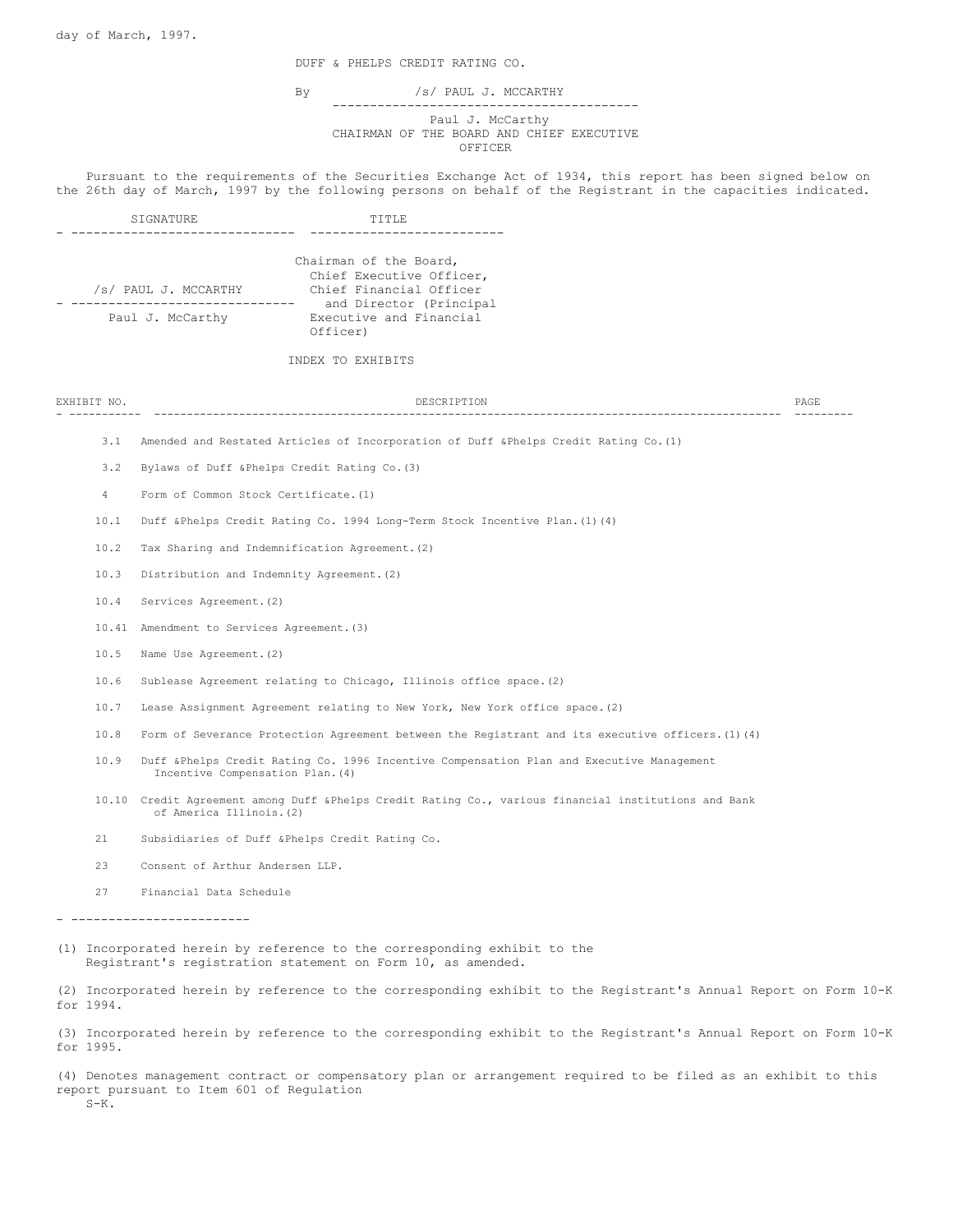#### **PURPOSE**

 The development of Duff & Phelps Credit Rating Co. as a professional financial services corporation requires an Incentive Compensation Plan for its officers. The Plan is designed to provide incentive compensation based on the overall performance of Duff & Phelps Credit Rating Co.

 The Incentive Compensation Plan has two main purposes. First, the Plan is designed to reward outstanding performance of the officers who in their positions can make a meaningful contribution to the growth of the Company. Specific objectives of the Plan include the attraction, motivation, and retention of key management and professional staff. Participation in the Plan should focus officers' attention on providing top quality service to our clients, increasing productivity and obtaining new business opportunities to increase the profitability of the Firm. In addition to the opportunity for extra compensation, the Plan provides some variability in the Company's salary structure depending upon the overall financial success of the Firm. The Plan provides a basis for the distribution of incentive compensation based upon the overall profitability of Duff & Phelps Credit Rating Co. as well as predetermined standards of performance for each individual. This Plan is meant to be a guideline for determining the amount of and the allocation of incentive compensation.

#### **PLAN GOVERNANCE**

 The Compensation Committee of the Duff & Phelps Credit Rating Co. Board of Directors is responsible for the governance of the Plan. Recommendations regarding eligibility, participation, performance assessment and earned awards are made to the Compensation Committee by the Executive Committee. Subject to the approval of the full Board of Directors, the determination of the Compensation Committee shall be conclusive and binding on all participants. The Board of Directors has the right to make changes to the Plan if necessary because of unusual circumstances or because of the Company's financial needs.

# **ELIGIBILITY**

 Employees who are officers of the Company will be eligible to participate in the Plan. Under special circumstances, support staff managers and staff members who are not officers will be eligible to participate in the Plan.

#### **PARTICIPATION**

 Each person's participation in the Plan will be subject to the annual nomination by the officer's supervisor and approval by the Executive Committee.

# **PERFORMANCE ASSESSMENT**

 The Plan incorporates job descriptions, performance standards, and evaluations of performance. Job descriptions will be prepared describing the responsibilities and duties of each participant in the Plan. The scope of authority and responsibility of each officer shall be determined by the individual and his/her supervisor. A mutual understanding of the performance standards expected of the participant shall also be determined by the individual and the supervisor. The performance standards should include quantitative measures to the extent possible although qualitative standards are also important. Specific goals and completion dates should be specified when appropriate. Each officer will be evaluated by his/her supervisor at least once each year. This evaluation will be made with the participant and will include a review of each area of responsibility, work performance, and results obtained in comparison with the performance standards. This evaluation will be the basis for the incentive compensation recommendation.

#### **AWARD DETERMINATION**

 Awards under the Incentive Compensation Plan are recommended to the Executive Committee for each participant. This recommendation will be made after a review with the officer of his/her performance for the year. The Executive Committee will review, modify, and/or approve the recommendation for each individual before submission to the Compensation Committee for final approval by the Board of Directors.

#### **INCENTIVE COMPENSATION FUND**

 The target amount of incentive compensation is determined at the beginning of each year and takes into consideration the level of current and future income of the firm plus the cash needs of the business. The amount of the incentive compensation will vary by an amount equal to 40% of the operating income variance from the goal. The total amount available to be distributed as cash awards under the Incentive Compensation Plan cannot exceed 20% of the Company's pre-tax operating income before depreciation, bonuses and name use fee.

 The incentive compensation is much more sensitive in percentage terms than operating income. This leverage aspect is designed to provide incentive opportunities for increased profitability of the Company and to provide downside protection to the Company if the goals are not met.

#### **VESTING OF AWARDS**

 Awards under the Plan will vest as of the last day of each Plan year. Participants who leave the firm during a Plan year forfeit any rights to an award for that year. The Executive Committee may make a partial award to a participant who leaves the Firm during a Plan year due to death, total and permanent disability, or retirement.